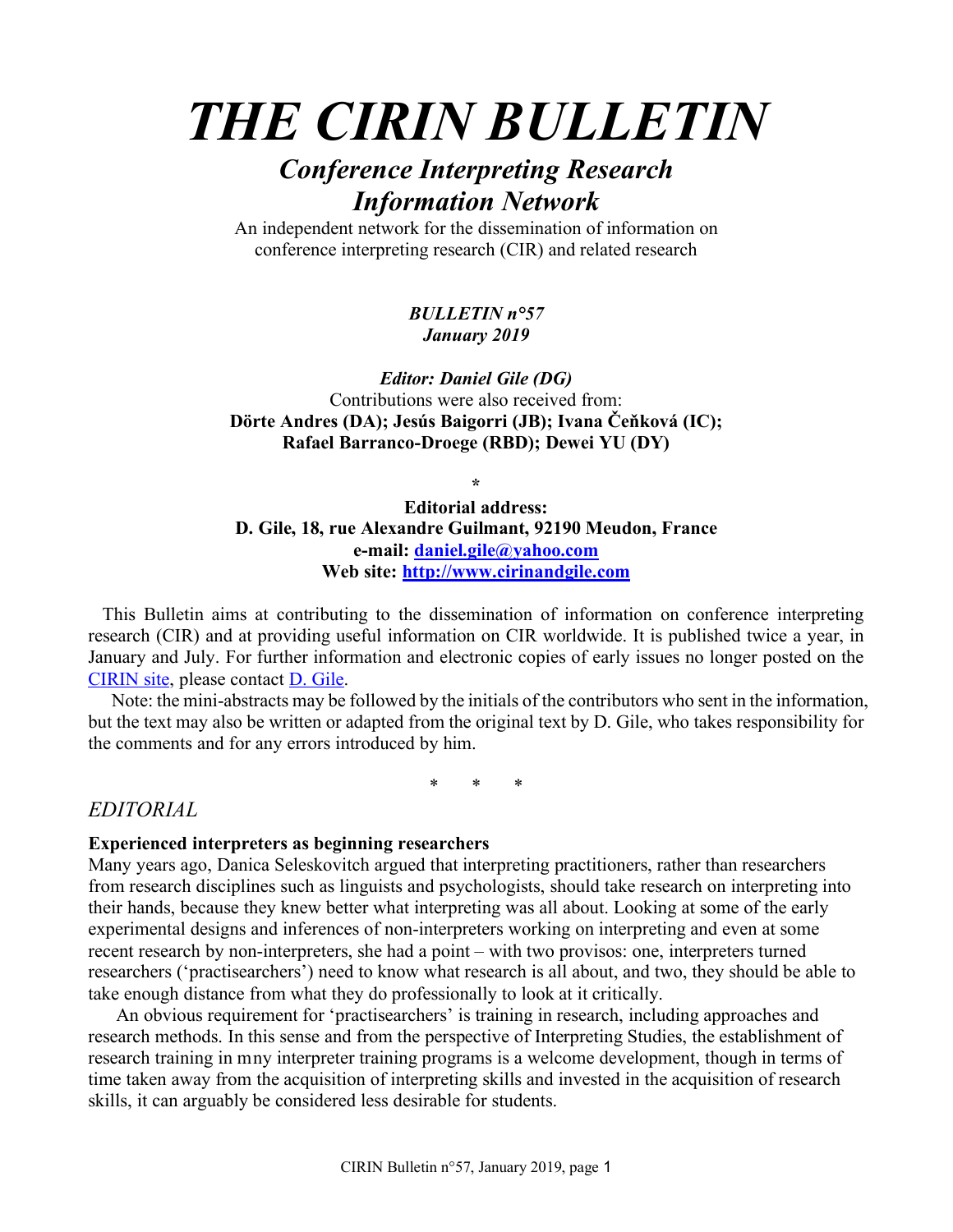Another requirement, on which Seleskovitch insisted when recruiting students for her doctoral program at ESIT, was that practitioners only engage in research after some professional experience – after and not during interpreter training. Again, this makes sense – up to a point. Over the years, and again very recently, I have found that when experienced interpreters take their first steps in research to do an MA or a PhD, especially those who have been teaching for a long time and have acquired high status in their practitioner's community, they may find it difficult to accept their new status as beginners (in research). They are good interpreters, good teachers with legitimate authority, and they believe they "know". If they go through regular doctoral coursework, they have time to get used to the new situation and do well. But if they do not, as is often the case, and just start their MA or PhD under the supervision of a colleague – who may be younger than they are – things are not so simple. They may find it difficult to apply to their own case the idea that research is by nature the place where "existing knowledge" is systematically doubted and mercifully tested with stringent methods, augmented by (indispensable) human criticism. Against such background, strong emotional reactions are easy to understand when reservations are voiced about this or that aspect of their research. But they will not help the experienced-interpreter-and-beginning-researcher improve his/her research skills, and they can be socially disruptive.

Such cases have become rare in those countries where research into interpreting has taken root and a genuine research culture has emerged. Less so in other countries, where egoes can be bruised when they should not be, and bad feelings arise where there should not be any.

#### **China**

Data collection for *CIRIN Bulletin* is manual and depends on what is available to the editor and what contributors send in. How representative the content of each issue of the Bulletin is of CIR research is therefore difficult to ascertain, though data aggregation over several years does make it possible to see general trends.

 In the CIR section of this *Bulletin*, the one with the most direct links to conference interpreting, there are 75 items, more than half of which (41) were written by Chinese authors. China continues to be the country with the largest number of publications on interpreting. Is China a global trend-setter in interpreting research? Not yet: many publications on interpreting (28 in this issue) are in Chinese and not accessible to researchers who do not understand the language. Many of them (11 in this issue, that is 39%) are on training, and more are on testing, on language competence, on language-specific topics in Chinese-English interpreting. Judging by the abstracts, they do not seem to offer much innovation of the kind to be attractive to international readers. However, an increasing number of Chinese authors write in English and work in cooperation with researchers from other countries. Many of them do their PhD overseas, some become and stay active members of the international CIR community after they return to China – and, what is more important, write good research which draws the attention of international readers. Their work, combined with very dynamic activity of Chinese universities that set up research groups, organize conferences and invite foreign researchers, is probably on its way to giving Chinese CIR increasing global influence. This in particular is the case of Chinese researchers working on translation and interpreting cognition (the University of Macau is one active Chinese center in the field, with a very active team led by Li Defeng).

 Also note 3 Chinese bibliometric entries in this issue of the *Bulletin*. More Chinese bibliometric entries were reported in past issues. This approach seems to have generated more interest in China than in the West, though the first initiatives came from the West.

#### **PhDs**

In this issue, in contrast to previous issues, few MA theses, but a relatively large number of doctoral dissertations are listed. Out of the 10 PhDs, 3 are by Chinese authors, including one from the UK. The others are rather evenly distributed between West-European countries – but note one from Turkey.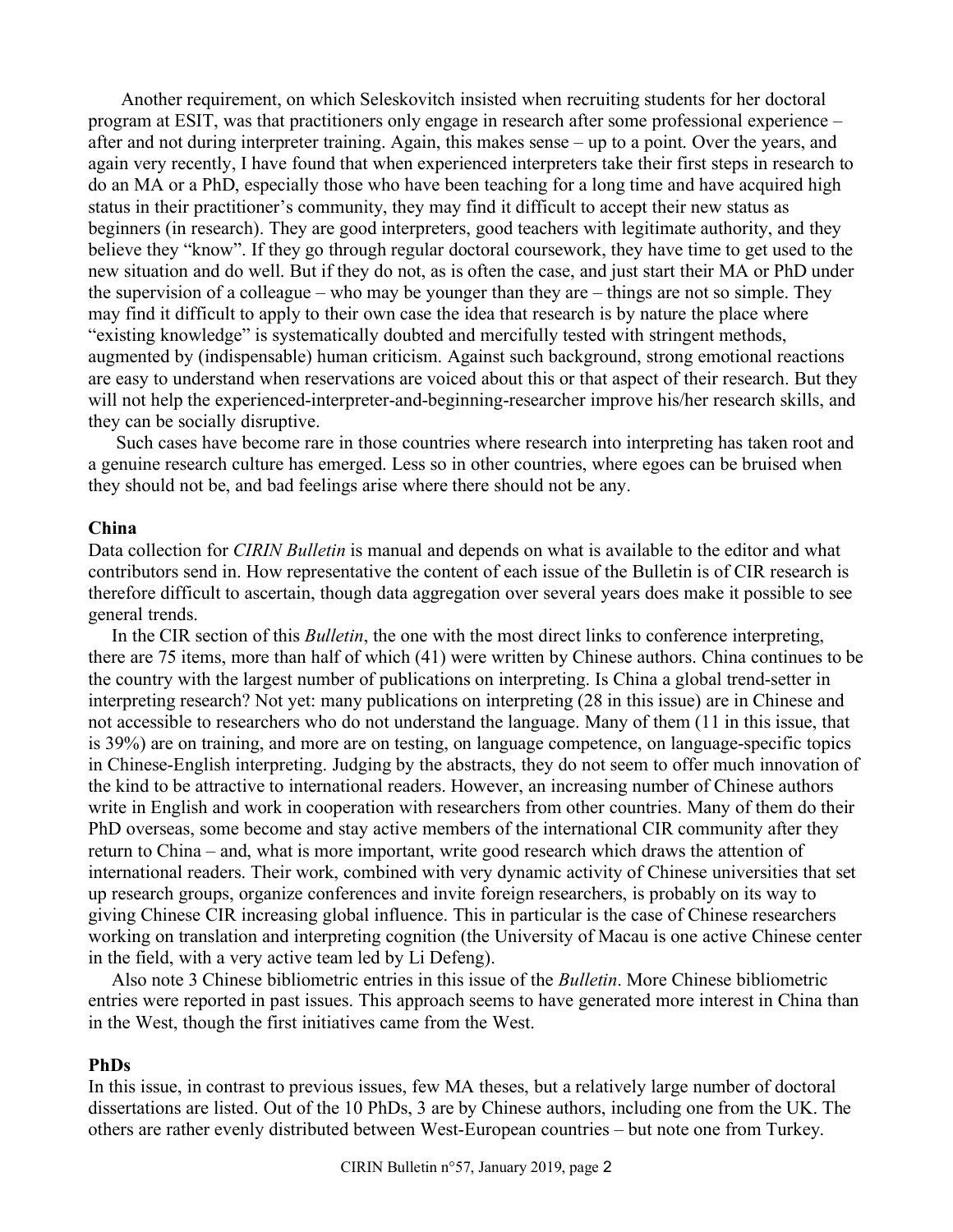Again, training issues and cognitive issues are highly present, and so are language-specific topics, including two dissertations on interpreting with Arabic.

 Two out of the 10 PhDs (by Keller and Moore) are not on interpreting per se, but on cognitive issues related to bilingualism as such or to the interpreters' bilingualism. There have been such studies before, but mostly, they were conducted by linguists and psycholinguists. It is noteworthy that Keller and Moore are conference interpreters themselves. This illustrates well the distance covered since the 1970s and 1980s, when Seleskovitch and proponents of Interpretive Theory rejected such studies. These PhDs and other entries listed in this issue of the *Bulletin* also illustrate the degree of research skills and theoretical knowledge that many young IS researchers now have. Good news.

#### **The "sociological turn"?**

I have always found the metaphor of 'turns' in TIS (linguistic, cultural, sociological etc.) puzzling and mildly irritating. TIS is not some kind of homogeneous entity that moves in one direction, and then in another according to fashion. It is a heterogeneous community, or rather a set of communities of researchers and associated activities which cover many areas, approaches and topics. Over the years, the relative salience of each has varied, depending on the relevant branch of translation or interpreting, on the emergence of a theory or findings that caught the attention of the community, on the availability of new technology, on the personal influence of leaders, on information flows between researchers, on institutional involvement and funding opportunities to list just a few factors, but linguistic, cultural, sociological, educational and technological foci have always existed in TIS. Sociological topics and factors have certainly become more prominent in CIR over the past two or three decades, especially with more interest and involvement by CIR researchers in public service interpreting and signed language interpreting, where social issues are more salient than in conference interpreting, but interest in training and in cognition has not waned, and linguistic issues, often combined with cognitive issues, as illustrated by many entries in this *Bulletin*, are very much alive and kicking. Is IS really going through a "sociological turn"? If "sociological turn" is interpreted as a shift towards a dominance of sociology-related research, bibliometric data do not seem to corroborate this idea, at least as regards conference interpreting.

Daniel Gile

## **RECENT CIR PUBLICATIONS**

#### **ARTICLES**

**Becker, M., Schubert, T., Strobach, T., Gallinat, J., & Kühn, S.** 2016. Simultaneous interpreters vs. professional multilingual controls: Group differences in cognitive control as well as brain structure and function. *NeuroImage*, *134*, 250–260. http://doi.org/10.1016/j.neuroimage.2016.03.079 \**This study is about how simultaneous interpreting benefits cognitive functioning in other nonlanguage domains. Therefore, we investigated whether simultaneous interpreters (SIs) exhibit cognitive benefits in tasks measuring aspects of cognitive control compared to a professional multilingual control group. We furthermore investigated in how far potential cognitive benefits are related to brain structure (using voxel-based morphometry) and function (using regions-of-interest-based functional connectivity and graph-analytical measures on low-frequency BOLD signals in resting-state brain data). Concerning cognitive control, the results reveal that SIs exhibit less mixing costs in a task switching paradigm and a dual-task advantage compared to professional multilingual controls. In addition, SIs show more grey matter volume in the left frontal pole (BA 10) compared to controls. Graph theoretical analyses revealed that this region exhibits higher network values for global*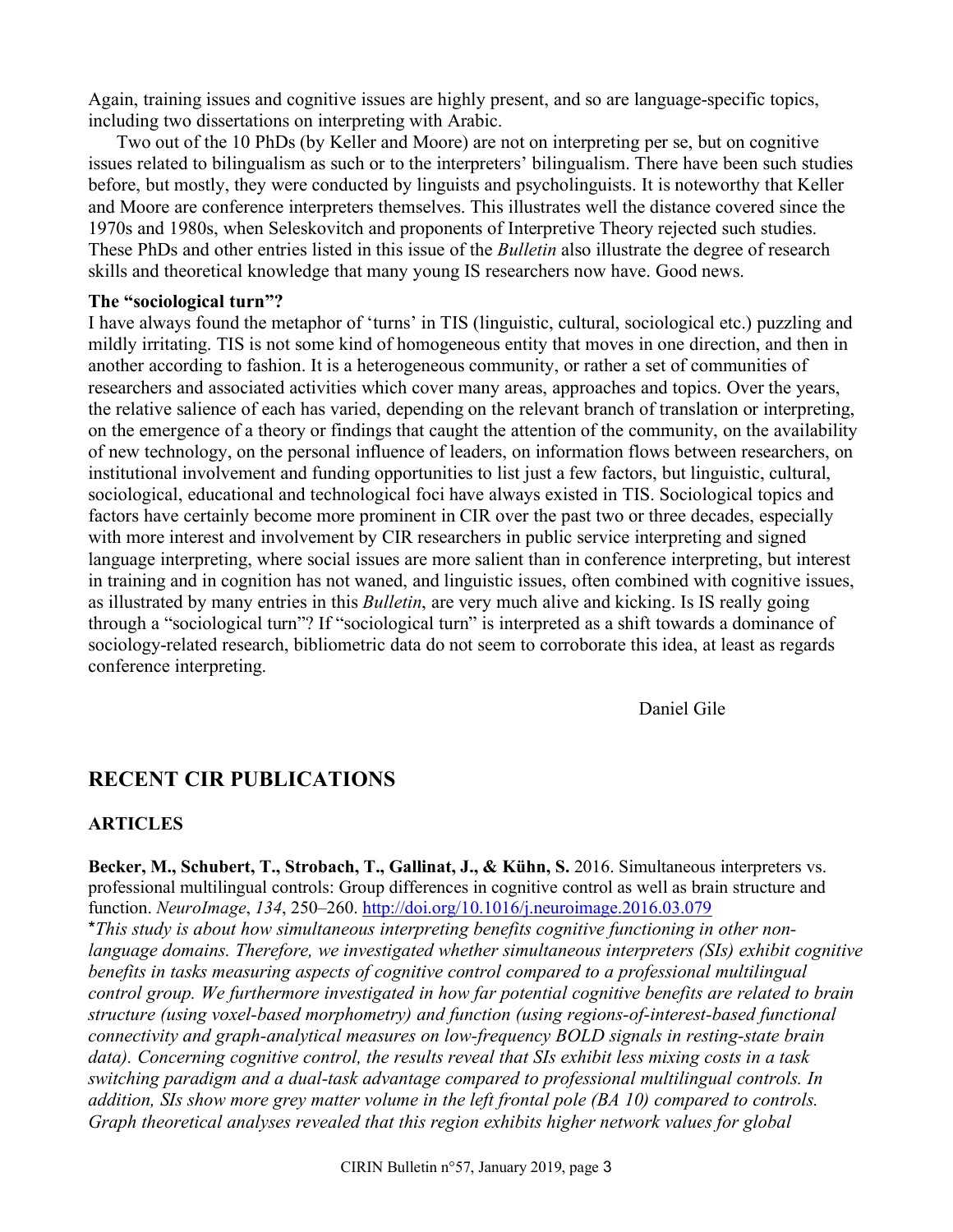*efficiency and degree and is functionally more strongly connected to the left inferior frontal gyrus and middle temporal gyrus in SIs compared to controls.*

**Cerezo, Luis** (American University, Washington D.C.). 2015. Interpreting. In Lacorte, Manel (ed). *The Routledge Handbook of Applied Hispanic Linguistics*. New York and London: Routledge. 313-331 (chapter 18).

\* *General, covers all aspects of interpreting, mostly globally rather than specifically as regards the Hispanic world. Signed Language Interpreting is mentioned in passing only.*

**CHANG, Chia-chien & WU, Michelle Min-chia**. (National Taiwan University, Taipei). 2017. From conference venue to classroom: the use of guided conference observation to enhance interpreter training. *The Interpreter and Translator Trainer* 11:4, 294-315.

\* *This study investigates the use of a conference-observation form designed by two interpreting trainers to make conference attendance more effective and relevant for interpreting trainees by guiding them through the observation process and leading them to reflect on the observation experience. The form was constructed to direct students' attention to various interpreting-related aspects of the conferences under study. Fifty reports on 20 conferences were collected from 17 interpreting students. The conference-observation form was found to be effective in facilitating extensive and in-depth observation and reflection.*

**CHANG, Chia-chien ; WU, Michelle Min-chia & KUO, Tiechun Gina**. (National Taiwan University, Taipei). 2018. Conference interpreting and knowledge acquisition. How professional interpreters tackle unfamiliar topics. *Interpreting* 20:2. 204-231.

\* *10 freelance professional interpreters from Taiwan were interviewed on recent conferences they worked at and on their preparation strategies.*

**Chmiel, Agnieszka**. 2018. In search of the working memory advantage in conference interpreting – Training, experience and task effects. *International Journal of Bilingualism*, *22*(3), 371–384. http://doi.org/10.1177/1367006916681082

*\* Working memory scores were compared in the L2 reading span task (performed by professional conference interpreters, bilingual controls and interpreter trainees tested before and after training) and in the L1 reading span task and L1 listening span task (performed by interpreters and controls). Data was collected from 68 participants in experiment 1 and from 51 participants in experiment 2. It was analysed by means of linear models, regressions and t-tests.*

 *Professional interpreters consistently outperformed controls on all working memory tasks. They performed better in L1 than L2, and their scores were not affected by modality (visual vs. auditory presentation) or recall mode (serial vs. free). Interpreter training improved working memory scores. Trainees' higher scores predicted better interpreting performance.*

**De la Cruz Recio, Manuel**. (University of Salamanca). 2018. La metáfora del intérprete máquina 4.0: riesgos y retos (The machine interpreter 4.0 metaphor: risks and challenges). *trans-kom* 11:1.87-103. \* A*n essay in which the author argues that it is necessary to distinguish between human and artificial interpreting, essentially because even if progress in neural networks and in the power of computers make it possible that artificial-intelligence based interpreting will yield interpreting products similar or perhaps even better than those produced by human interpreters in the foreseeable future, such artificial-intelligence based systems will lack the affective component and imagination found in human interpreters.*

*Editor's comment: the topic is definitely interesting and important, but when speaking of the risks associated with the replacement of human interpreting by highly efficient artificial interpreting, I would have welcomed more explicit evidence, or at least 'mental experiments' showing concrete examples of such risks*.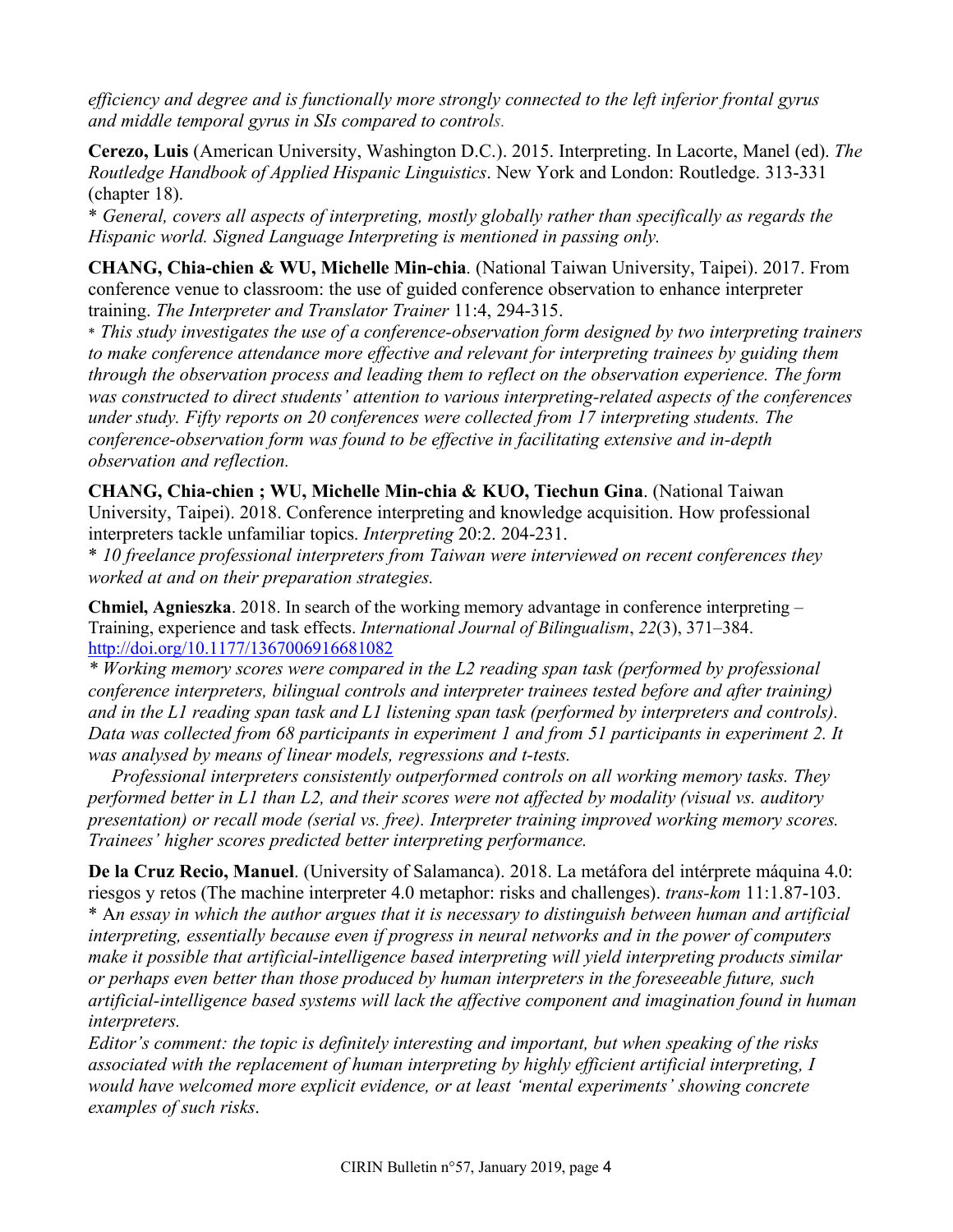**Dong, Y. & Cai, R**. (2015). Working memory and interpreting: A commentary on theoretical models. In Z. Wen, M. Borges Mota & A. Mcneill (Eds.), *Working Memory in Second Language Acquisition and Processing* (pp. 63-85). UK: Multilingual Matters.

**Eraslan, Şeyda**. (Dokuz Eylul University, Izmir) 2018. The impact of sentence length and complexity on fluency in Turkish-English simultaneous interpreting. *Journal of Language and Linguistic Studies* 14:3.145-153. (www.jlls.org)

*\* Eight interpreting students were asked to simultaneously interpret into English two Turkish speeches, one consisting mostly of short sentences, and the other with long, more complex sentences. Fluency was assessed on the basis of the number of pauses, false starts, repairs and repetitions. Students performed better when interpreting the simpler speech, and in retrospective interviews, they mentioned speed of delivery, complexity and syntactic differences between the two languages.*

**Gile, Daniel**. 2018. Simultaneous Interpreting. in CHAN, Sin-wai (ed). 2018. *An Encyclopedia of Practical Translation and Interpreting*. Hong Kong: The Chinese University Press. 531-561. \* *An encyclopedia article. More practical than theoretical. Some references to signed language interpreting.*

**Gumul, Ewa** (University of Silesia, Katowice, Poland). 2018. Searching for Evidence of Gile's Effort Models in Retrospective Protocols of Trainee Simultaneous Interpreters. *Między Oryginałem a Przekładem* 24.42: 17-39. (Special issue: Points of View on Translator and Interpreter Education Edited by Anna Jankowska, Olga Mastela and Łukasz Wiraszka) http://akademicka.pl/ojs/index.php/moap/article/view/363/327

\* *As a part of a larger project, 120 advanced interpreting students from three Polish universities with Polish A and English B were asked to interpret one of three speeches in both directions and retrospective verbalizations were elicited from them while they were listening to the recordings of the input and output. 531 comments from 103 students mentioned phenomena and mechanisms which were mapped by the author into cognitive-load related processing difficulties as described by Gile in his Effort Models, including the Tightrope Hypothesis, problem triggers, failure sequences and competition between Efforts. According to the author, the comments provide clear evidence corroborating the Effort Models. Above all, the evidence obtained through retrospection clearly confirms the operational principle of non-automaticity of the Efforts. The very verbalization of problems with processing capacity management means that these processes are in many cases fully conscious. Additionally, the process data provide some insight into the various stages of the decision-making process when the interpreters experience increased cognitive load and the reasons behind adopting certain coping tactics as opposed to others.*

**HAN, Chao** (Southwest university, China). 2018. Mixed-methods research in interpreting studies. *Interpreting* 20:2. 155-187.

\* *The author analyzes 312 articles reporting empirical research from 36 T&I Journal issues from 2004 to 2014, focusing on mixed methods research and comparing quantitatively several catergories of studies in terms of mixed methods design. A rather philosophical and prescriptive view of the topic in spite of the descriptive statistics*

**Hervais-Adelman, A.; Moser-Mercer, B.; Michel, C. M. & Golestani, N.** (2015). FMRI of simultaneous interpretation reveals the neural basis of extreme language control. *Cerebral Cortex*, *25*(12), 4727–4739. http://doi.org/10.1093/cercor/bhu158

\* *Functional magnetic resonance imaging (fMRI) was used to examine the neural basis of extreme multilingual language control in a group of 50 multilingual participants. Comparing brain responses arising during simultaneous interpretation (SI) with those arising during simultaneous repetition revealed activation of regions known to be involved in speech perception and production, alongside a network incorporating the caudate nucleus that is known to be implicated in domain-general cognitive*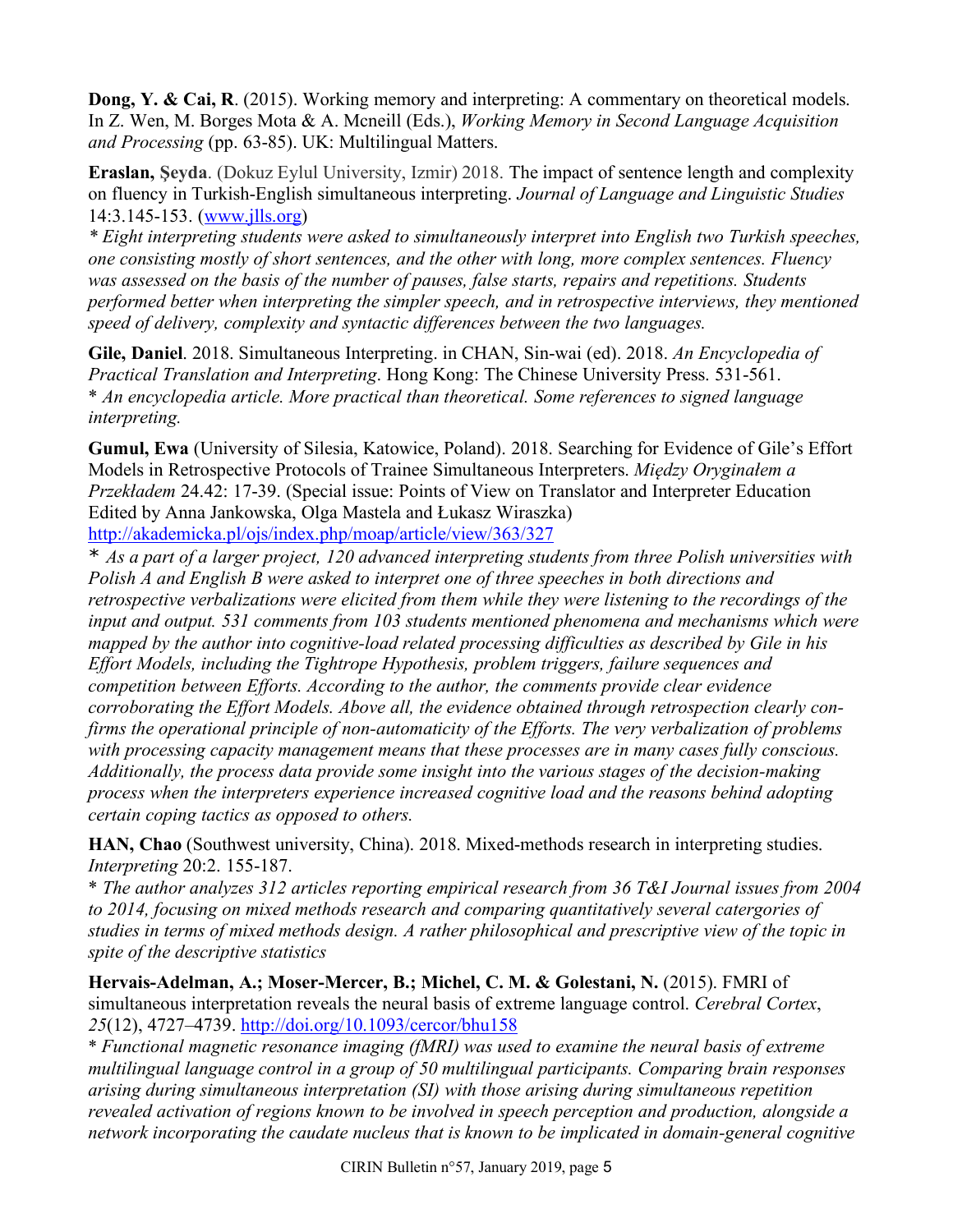*control. The similarity between the networks underlying bilingual language control and general executive control supports the notion that the frequently reported bilingual advantage on executive*  tasks stems from the day-to-day demands of language control in the multilingual brain. We examined *neural correlates of the management of simultaneity by correlating brain activity during interpretation with the duration of simultaneous speaking and hearing. This analysis showed significant modulation of the putamen by the duration of simultaneity. Findings suggest that during SI, the caudate nucleus is implicated in the overarching selection and control of the lexico-semantic system, while the putamen is implicated in ongoing control of language output. These findings provide the first clear dissociation of specific dorsal striatum structures in polyglot language control, roles that are consistent with previously described involvement of these regions in nonlinguistic executive control.*

**Hiltunen, S., Paakkonen, R., Vik, G.-V., & Krause, C. M.** (2016). On interpreters' working memory and executive control. *International Journal of Bilingualism*, *20*(3), 297–314. http://doi.org/10.1177/1367006914554406

\* *The purpose of the study was to reveal new aspects of interpreters' memory and executive control. The memory and executive control of simultaneous and consecutive interpreters were compared to those of foreign language teachers and non-linguistic experts in two experiments: free recall and cocktail-party dichotic listening. Volunteers were 94 participants (22 to 26 participants in each group) with a minimum of 10 years of professional experience.*

*Simultaneous interpreters outperformed the non-linguistic experts in free recall. Though most of them detected their name in the cocktail-party test, they made no errors in the first and second word after it. In contrast, consecutive interpreters exceeded the performance of non-linguistic experts in seldom detecting their name in the cocktail-party test, as well as in making just a few errors in the first word after it. The results seem to indicate expertise-dependent differences between the two interpreter groups, as well as between foreign language teachers and non-linguistic experts. For simultaneous interpreters, the findings can be explained by conditions at work which demand the continuous dividing of attention between listening to the source text, formulating and speaking the target text, and even monitoring and comparing the equivalence of the two. With consecutive interpreters, the results could reflect high demands for resisting external distractions at work.*

 *The results seem to point to expertise-dependent differences in memory and executive control between different foreign language expert groups achieved as a result of thorough experience in their field of expertise.*

 *In addition to the memory processes, executive control seems to play a significant role in explaining the cognitive processes of simultaneous and consecutive interpreting compared to that of other experts, both linguistic and non-linguistic.*

**HUH, Jiun**. (Ewha Women's University, Seoul). 2017. Phonological consideration of World Englishes in interpreter training: pedagogical suggestions based on an experimental study of consecutive interpretation. *The Interpreter and Translator Trainer* 11:1, 56-78, DOI: 10.1080/1750399X.2017.1310598

*\* A CI experiment was conducted on 10 student interpreters from a graduate school of interpreting and translation in Seoul, South Korea. All had completed three of the four required semesters, and had Korean as their A language and English as their B language. Three authentic speeches of 2 minutes each, representing American English (AME), Indian English (INE) and Chinese English (CHE), were interpreted in consecutive into Korean. Participants were then given scripts of the STs they had interpreted and were asked to underline the segments they had found unintelligible, while listening to them again. In a third phase, they were asked to provide general retrospective feedback. The students reported few problems with AME, but many problems with INE and CHE. The paper provides a detailed analysis of the phonological difficulties experienced, both segmental and suprasegmental.* (RBD)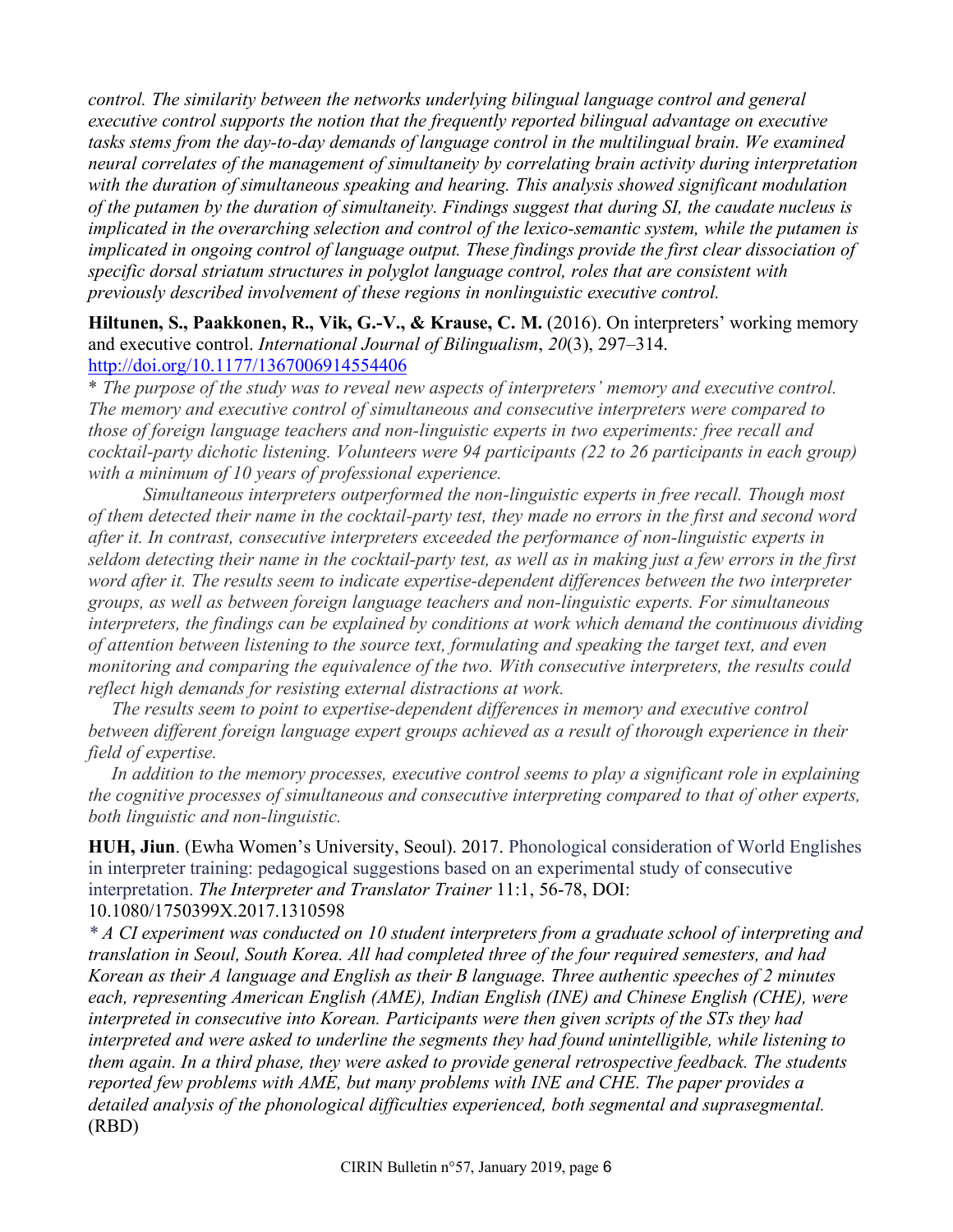**KANG, Qiang**. (Changchun University of Science and Technology). 2013. Application of the Interpretive Theory of Translation in Interpreting Practice. *Canadian Social Science* 9:6. 236-241. \* *A presentation of Interpretive Theory*.

**Koshkin, Roman; Shtyrov, Yury; Myachykov, Andriy; Ossadtchi, Alex.** (NRU Higher School of Economics, Moscow) 2018. Testing the efforts model of simultaneous interpreting: An ERP study. *PLoS ONE* 13(10): e0206129. https://doi.org/10.1371/journal.pone.0206129

*\* The event-related potential (ERP) technique was used to study neural activity associated with different levels of working memory (WM) load during simultaneous interpreting of Russian speeches into English and English speeches into Russian by 9 professional interpreters having Russian as an A language. The amplitude of the N1 and P1 components elicited by task-irrelevant tone probes was significantly modulated as a function of WM load (estimated on the basis of the number of words in EVS scaled/weighted for frequency and syllabic length) but not as a function of the direction of interpretation. The latency of P1 increased significantly with WM load. The WM load effect on N1 latency, however, did not reach significance. Larger negativity under lower WM loads suggests that more attention is available to process the source message, providing the first electrophysiological evidence in support of the Effort Model of SI, more specifically of the idea that high load on WM leaves*  less available attention for the Listening and Analysis Effort. The Production Effort was not *investigated.*

**Kriston, A**. (2012). The Importance of Memory Training in Interpretation. *PCTS Proceedings (Professional Communication & Translation Studies)*, *5*(1/2), 79. Retrieved from http://connection.ebscohost.com/c/articles/82540902/importance-memory-training-interpretation \* *A discussion of ways to improve memory.*

**LIAO, Sixin & PAN, Li** (Macquarie Univ. & Guangdong Univ. of Foreign Studies respectively). 2018. Interpreter mediation at political press conferences. *Interpreting* 20:2. 188-203.

\* *A rather speculative analysis of how the performance of two interpreters working in consecutive at a press conference with Presidents Obama and Hu shifted in their rendition from the original, sometimes omitting information, sometimes adding information, sometimes summarizing. The authors' analysis is framed in narrative theory.*

**LIN, Yumeng; LV, Qianxi; LIANG, Junying** (Department of Linguistics, Zhejiang University, Hangzhou). 2018. Predicting Fluency with Language Proficiency, Working Memory, and Directionality in Simultaneous Interpreting. *Frontiers in Psychology* 9:1543. doi: 10.3389/fpsyg.2018.01543.

*\* This interesting study aimed to examine the predictive power of WM and language proficiency on SI performance in both interpreting directions. 22 translation and interpreting students with Chinese A participated in the experiment. Their WM was assessed through a reading span test, their language proficiency (in English) was assessed through a language history questionnaire and the measurement of reading speed in English. They were asked to simultaneously interpret 2-minute audio extracts of a Chinese speech by former Chinese President HU into English and of an English speech by Queen Elizabeth. Both speeches were found to be of comparable difficulty after they were submitted to computerized readability calculations. The students' fluency was measured in terms of interruption frequency, hesitation frequency, repetitionfrequency, correction frequency, and blank frequency. Interruptions in SI include interruptions of semantic coherence and interruptions of grammatical structure. "Blank" refers to the omission of information from the source Language. Inferential tests were performed on the variables to assess respective influences. The authors found inter alia that WM capacity was a stronger predictor of fluency than language proficiency. As they say themselves, one limitation of this study is that it is difficult to gauge the extent to which findings can be extrapolated to professional interpreters, whose linguistic proficiency, and perhaps more importantly, mastery of*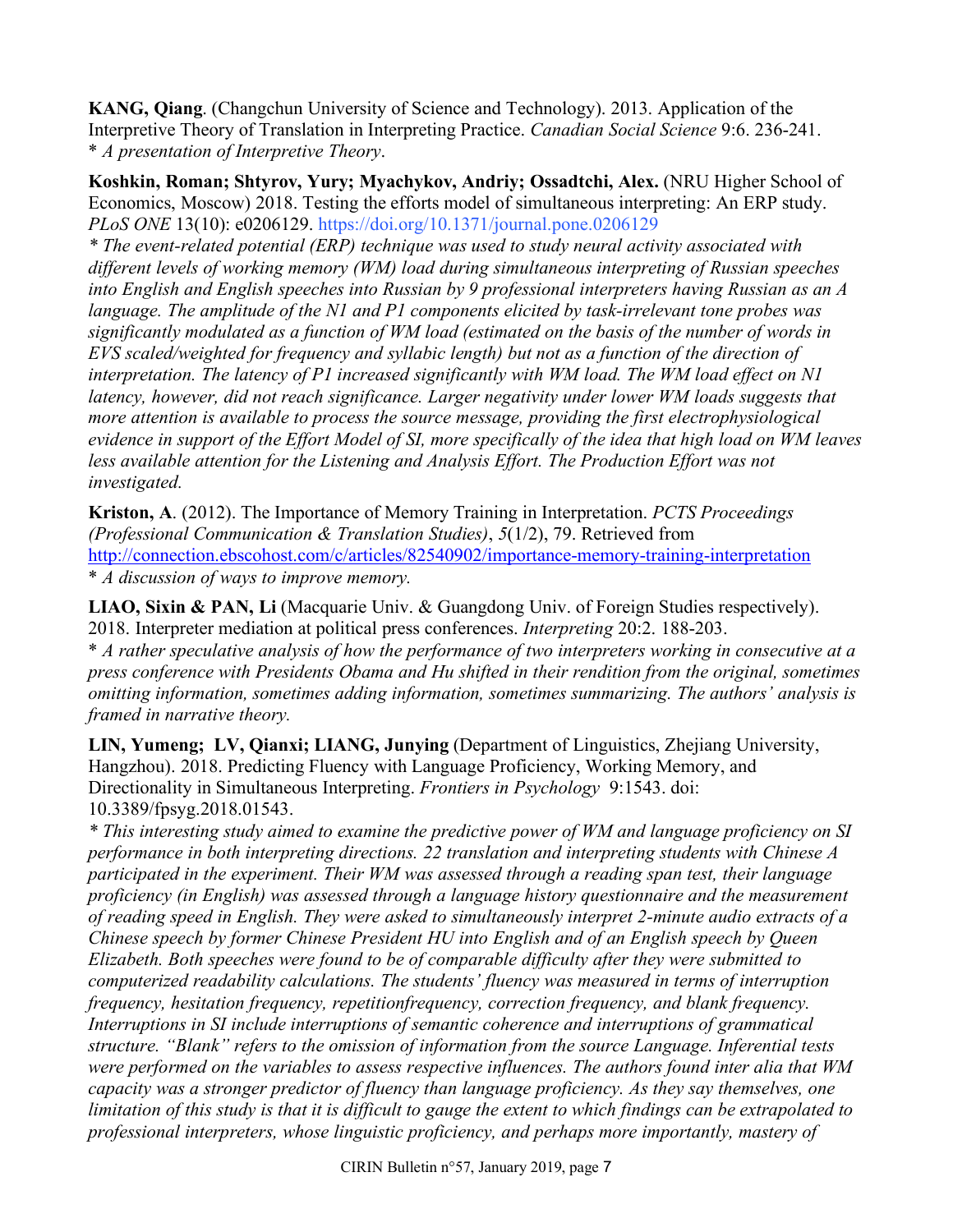*interpreting tactics and cognitive skills are allegedly far better than those of student interpreters, which may mean that cognitive processes in their performance of simultaneous differ considerably from those found in students. It would be most interesting to have a replication of the study with proficient professionals.*

**LV, Qianxi & LIANG, Junying LIANG**. 2018. Is consecutive interpreting easier than simultaneous interpreting? – a corpus-based study of lexical simplification in interpretation. *Perspectives* DOI: 10.1080/0907676X.2018.1498531

*\*This study examined the simplification patterns of rendered texts, based on a corpus composed of SI and CI output texts, read-out translated speeches and non-interpreted, original English speeches in three dimensions: information density, lexical repetitiveness and lexical sophistication. More specifically, the authors measured lexical density, standardized type-to-token ratio, the percentage of the words covered by the 100 most frequent words in the corpus, word forms that appear only once in the corpus, the proportion of high frequency words in the relevant language (the 100 most frequent*  words) in the corpus, plus mean sentence length and mean word length. The results demonstrate that *all of the parameters apply more to CI than to SI, which the authors interpret as indicating that the cognitive load of CI, if not higher, may be as high as that of SI.*

*Reviewer's comment: as in Liang et al. 2017 (Bulletin n°56), one problem with this inference is that in the consecutive mode, interpreters are free to reformulate the speech linguistically as they please since in the reformulation phrase, time pressure is low, whereas in the simultaneous mode, the simultaneous constraint imposes limitations on the extent to which they can transform the text. In other words, precisely because of high cognitive load in simultaneous, interpreters may not have the leeway to move away from the lexicon and syntax of the source speeches, especially in view of the fact that they were working into their second language, namely English. Hence this reviewer's doubts.*

**Mahyub Rayaa, Bachir** (University of Granada). 2018. The practice of Arabic-Spanish interpretatioin in the United Nations and the African Union and its implications for training. *Revista de Comunicación de la SEECI*, nº 47, 15 noviembre 2018 - 15 enero 2019, 71-89. *\* General.*

**Morales, J., Padilla, F., Gómez-Ariza, C. J., & Bajo, M. T.** 2015. Simultaneous interpretation selectively influences working memory and attentional networks. *Acta Psychologica*, *155*, 82–91. https://doi.org/10.1016/j.actpsy.2014.12.00

*\* Recent research has shown that becoming an expert in a certain domain may lead to a transfer of the acquired skills to other domains requiring similar abilities. Thus, the cognitive skills acquired by professional interpreters after intensive training may also transfer to other domains. Simultaneous interpreters are known to develop high working memory capacity (e.g., Christoffels, de Groot, & Kroll, 2006; Signorelli, Haarmann, & Obler, 2012). However, little is known about transfer of other processes such us updating and some aspects of attention also involved in interpretation. In Experiment 1,we found that interpreters outperformed a control group in updating skills, as measured through a dual version of the n-back task (Jaeggi et al., 2007). In Experiment 2, use of the ANTI-V allowed us to reveal that interpreting differentially modulates the interactions between attentional networks. Thus, we found no group differences in conflict resolution, but the interaction between the alertness and orienting networks differed between interpreters and non-interpreters. Taken together, these results suggest that experience in simultaneous interpreting transfers to other domains, but this transfer seems specific to the cognitive processes more closely involved in the interpreting tasks.*

**SHA, Lei**. (Binzhou University). 2018. On Consecutive Interpreting of Chinese Promotion Roadshows of Government Investment Attraction Under Eco-translatology. *US-China Foreign Language* February 2018 16:2. 99-104.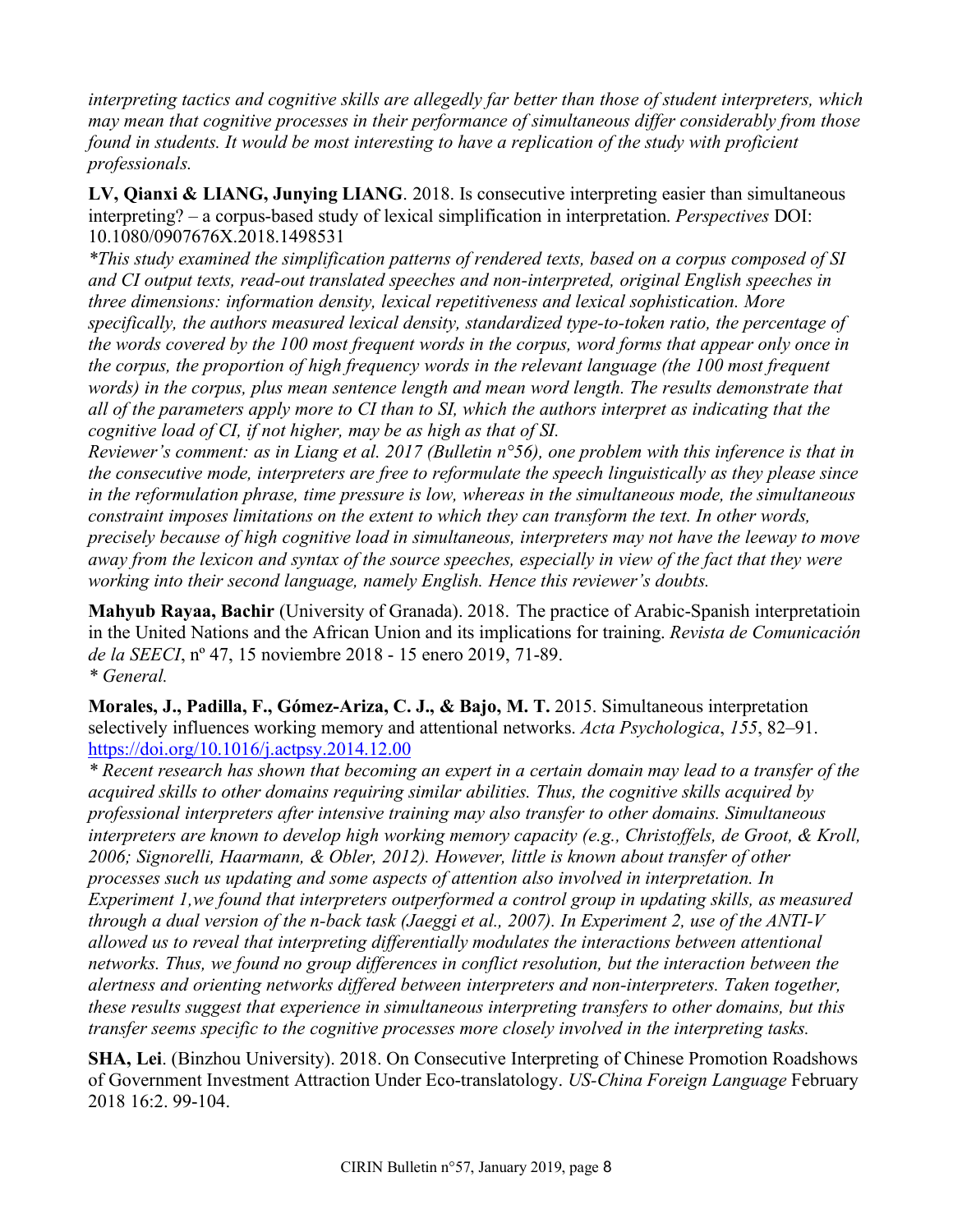\* *In this short prescriptive essay, the author demonstrates through examples how eco-translatology and its "three-dimensional" transformation theory are applied in a specific case of consecutive interpreting. Basically, the idea is to adapt the form of the message to the target audience and context. It would be interesting to read a comparison of the principles of eco-translatoloty by someone who is very familiar with it, and other principles, including those formulated by functionalist theorists, in the West. (DG)*

**Stengers, Hélène; Kerremans, Koen & Segers, Jeroen**. (Vrije Universiteit Brussel for SH and KK, KU Leuven for SJ). 2018. Integrating virtual conference tools in interpreter and translator training. *trans-kom* 11:2. 220-237.

\* *The authors assess the results of the use of virtual meeting technology in translator and interpreter training programs at Vrije Universiteit Brussel on the basis of two case studies, one a virtual interpreting class and one a virtual translation class. For the virtual interpreting class (4 students), Skype for Business was used, proved unsatisfactory, and was then replaced with Adobe Connect. Students were asked for their reactions and said they would find it relevant to use more exercise sessions with a virtual conference tool, but also claimed that face-to-face instruction with "real" interpreting equipment was fundamental. The trainer (the first author) acknowledged the benefits associated with the use of such a tool, but was not convinced of its added value in comparison with a traditional face-to-face interpreting class.*

 *For the virtual translation class (20 students), a translation feedback session, Skype for Business was usd, and students were asked to comment on the session right afterwards, using an online survey. All but two responded rather positively, indicating that it was just as effective as a face-to-face feedback session, but findings were not so clear as to whether they preferred one or the other. They particularly appreciated the chat function.*

**Taylor-Bouladon, Valerie**. 2018. Conference Interpreting. in CHAN, Sin-wai (ed). 2018. *An Encyclopedia of Practical Translation and Interpreting*. Hong Kong: The Chinese University Press. 443-469.

#### **From Chinese journals (contributions by YU Dewei)**

*Some English abstracts include passages that are difficult to understand. The editor tried to reword them to the best of his abilities, but in some cases, the editorial choice was made to post unclear passages nevertheless because of their potential information value.*

**CHEN, Xuemei** (Anhui Normal University) & **CHAI, Mingjiong** (Shanghai International Studies University). 2018. The semantic processing routes of non-balanced bilingual interpreters (in Chinese). *Journal of Shanghai University (Social Sciences).* 35:5. 121-130.

*\*Abstract: Due to monolingual acquisition background and asymmetry of bilingual proficiency, nonbalanced bilingual interpreters appear to have "translation asymmetry" and parallel processing routes of both "deverbalization" and transcodage to various extents in semantic processing in interpreting. Interpretive Theory, Information Processing Paradigm and the Simultaneous Cognitive-Pragmatic Model can explain certain cognitive processes of interpreting, but fail to explain the asymmetry and parallel routes. The Revised Hierarchical model of bilingual memory representation can explain not only the asymmetrical processing of non-balanced bilingual in interpreters without sufficient B language proficiency, but also the bilingual representation effect on the activation and inhibition of deverbalization and transcodage. The Connectionist Parallel Distributed Processing Model, with such features as parallel distribution, activation upon threshold of weights and network interaction, can explain the parallel activation of both deverbalization and transcodage.*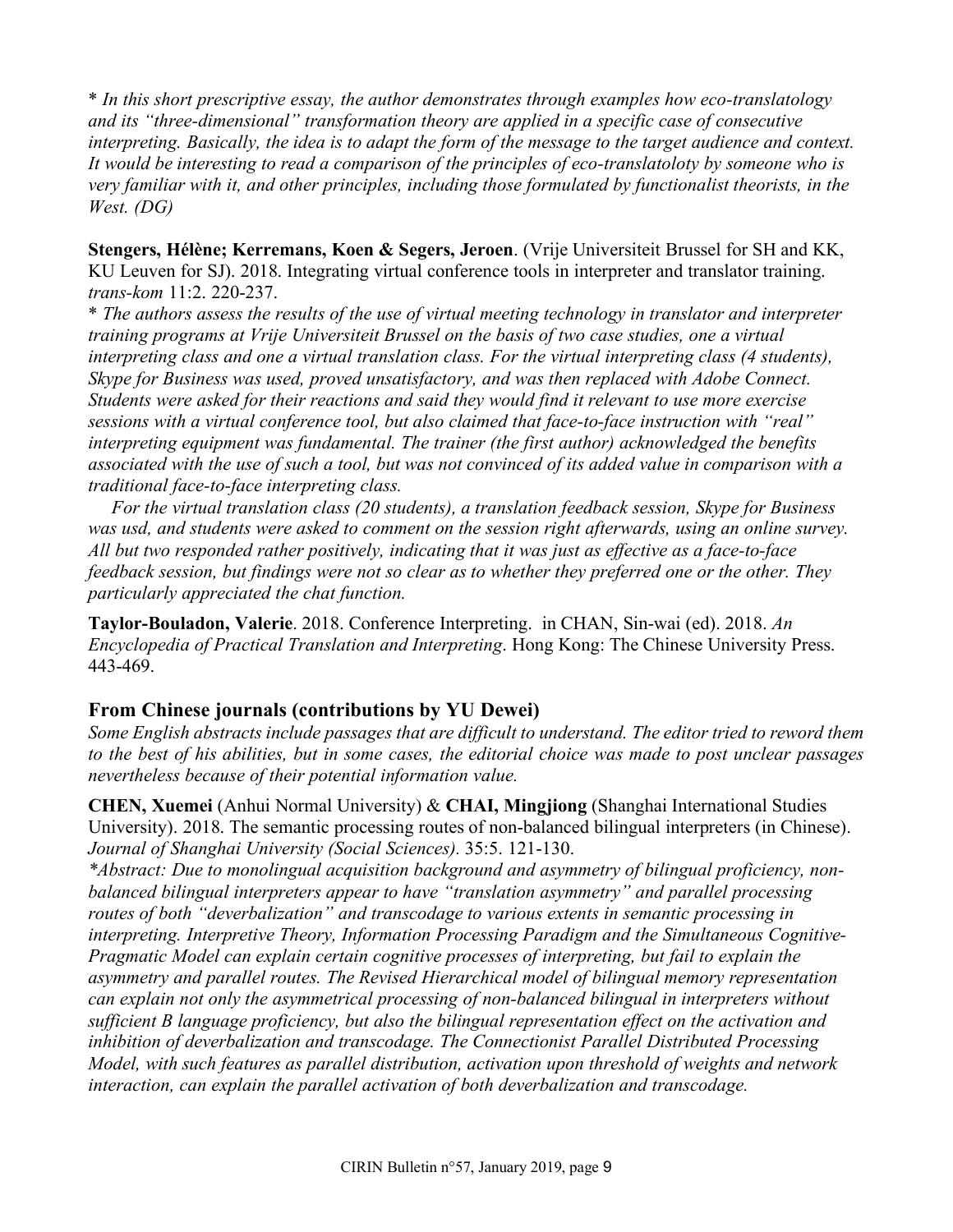**DENG, Wei** & **CAI, Xiaohong** (Guangdong University of Foreign Studies). 2018. Comparative analysis of doctoral dissertations in interpreting studies in China and France (in Chinese). *Shanghai Journal of Translators* 2: 31-38.

*\*Abstract: Doctoral dissertations in the field of Interpreting Studies from 1973 to 2014, including 31 written and defended in France and 36 defended in Mainland China, are analyzed as regards 7 aspects: the number of studies, training institutions, research topic, research method, language combination, interpretation modality and interpretation setting. Based on the comparison of similarities and differences between doctoral dissertations in China and France, this article provides some insight for the upgrading of doctoral interpreting studies in China in terms of topic selection, perspectives, research method and doctoral education.*

**DENG, Yuan; ZHU, Jianping** (Hunan University) **& ZHANG, Wei** (Beijing Foreign Studies University). 2018. The development and efficiency validity confirmation of a cognitive processing anxiety scale for consecutive interpreting (in Chinese). *Foreign Language Teaching and Research* 50:3. 451-462.

*\*Abstract: Taking into account the features of consecutive interpreting, this study first develops a scale for measuring anxiety in cognitive processing of consecutive interpreting and then employs construct analysis and efficiency validity confirmation to test its reliability and validity. The scale measures listening and analyzing anxiety, memory-related anxiety, and speech production anxiety. The three factors prove efficient and stable. This scale covers more variables than the two-factor scale and is more efficient in measuring and understanding the anxiety status of student interpreters.*

**FAN, Zhijia** (University of Electronic Science and Technology of China). 2018. User education: An underlying parameter for interpretation assessment (in Chinese). *Journal of PLA University of Foreign Languages.* 41:1. 150-158.

**GAO, Bo** (Peking University). 2017. New exploration of Chinese-Spanish interpreter training in undergraduate courses: Based on surveys and interviews of 6 universities in Beijing (in Chinese). *Journal of Jiangsu Normal University (Philosophy and Social Sciences Edition).* 43:6. 149-154. *\*Abstract: With increasing exchanges between China and the Spanish-speaking world at all levels from different fields, we see a growing demand for Spanish interpreters, but Spanish-Chinese interpreter training is still very deficient in China. This study focuses on undergraduate Chinese-Spanish training in interpreting. In this work, we have done surveys and interviews in the most competitive 6 universities in Spanish Philology in Beijing about the students who have attended Spanish-Chinese undergraduate interpreting courses and their teachers. The purpose of this investigation was to make constructive suggestions about the content and methods and to improve the quality of teaching in this area, and to train outstanding interpreters for "the Belt and Road" project.* 

**GAO, Yunzhu** & **MA, Suni** (Qujing Normal College). 2018. Research on the reform of MOOC-based teaching of interpreting (in Chinese). *Theory and Practice of Education.* 38:6. 56-57.

*\*Abstract: Interpretation teaching is still taught in the traditional way with old-fashioned ideas, obsolete teaching content, single teaching means and insufficient faculty. Colleges and universities should update teaching ideas and objectives using the MOOC environment, reform interpretation curriculum setup, innovate teaching modes, attach importance to interpretation practice and exercise, scientifically evaluate students' interpreting ability and enhance the trainers' quality.*

**JIANG, Lihua** & **PENG, Xuejiao** (Hunan Normal University). 2018. Virtual-reality-based continuing education of translators and interpreters: An EU model (in Chinese). *Chinese Translators Journal.* 39:6. 41-46.

*\*Abstract: As an extension of higher education, continuing education has been expected in China to offer an advanced platform on which practitioners in relevant fields could continue their learning process and further gain in experience. In the twin fields of translation and interpreting, this*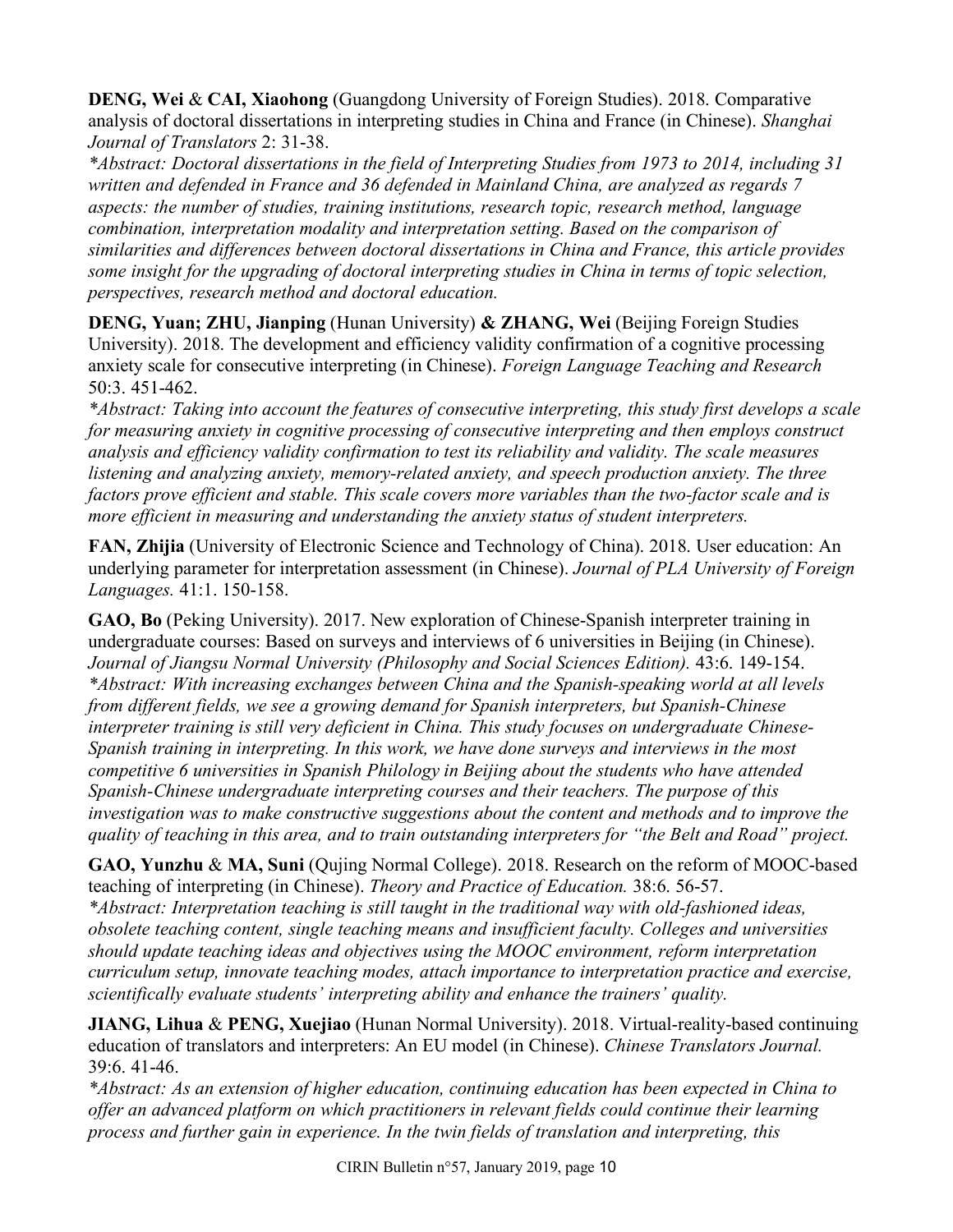*traditional expectation has been challenged lately with a EU-funded IVY program employing techniques of virtual reality in constructing a new platform for continuing education and lifetime learning for translators and interpreters. An introduction to this EU model promises to help bring about changes to patterns of interpreter training in China.*

**KANG, Zhifeng** (Fudan University). 2018. Bilingual switching cost and interpreting synergism strategies (in Chinese). *Foreign Language Education.* 39:3. 84-89.

*\*Abstract: This study tests non-English major undergraduate interpreters from Fudan University for bilingual switching costs between Chinese and English. The research findings are: 1) Rreaction time in switching trials was longer than in trials without switching 2) reaction times were longer in bilingual switching than in single language non-switching, and the rate of errors for the former is higher than that for the latter; 3) for the successful selection of entry items from TL, the amount of inhibition in SL is larger than that in TL, i.e. the relative intensity of two tasks will impact on that of the inhibiting language, which results in dissymmetry in switching costs. This study proposes interpreting synergism strategies including psychological dictionary, proficient diglossia, switching techniques, flexible cognition, emotion management etc. to overcome challenges associated with bilingual switiching costs in student interpreters.*

**LAI, Yihua** & **ZHU, Weiguo** (Nanchang University). 2018. A study on Internet plus open teaching for consecutive interpreting (in Chinese). *TEFLE.* (8): 78-83.

*\*Abstract: This paper proposes a consecutive interpreting teaching model for MTI students. Based on the Production Oriented Approach and Constructivism Learning Theory, and applying the Flipped Classroom model in this high-end teaching, this study made use of the Internet, WeChat group, WeChat public account and other new technology platforms for simulated speeches and interpreting. Evaluation scales revealed that this open teaching model significantly promoted students' logical thinking for interpreting; it also improved exchange and interaction between teachers and students, the internalization of knowledge and skills, and the quality of the learning atmosphere. Correlation matrix analysis showed that interpreting skills were correlated with an on-the-spot mindset and extracurricular exercises were markedly correlated with logical thinking ability.* 

**LANG, Yue** (Shanxi University); **HOU, Linping** (Shandong University of Science and Technology) & **HE, Yuanjian** (University of South China). 2018. A cognitive study on memory-pairing in simultaneous interpreting (in Chinese). *Modern Foreign Languages.* 41:6. 840-851.

*\*Abstract: Memory items, lexical or otherwise, can be transferred via bilingual memory across the source and the target systems. Such transfer, also known as memory-pairing, is the most economical processing route. In simultaneous interpreting, interpreters are constrained by time and other factors and their ability to deploy memory-pairing is a subconscious special skill and can therefore be considered their cognitive signature. The study of memory-pairing patterns in interpreting is an important area of research. In this paper we propose a set of criteria for identifying memory-pairs based on the output of professional simultaneous interpreters and have established memory-pairing patterns with the help of a self-supported Chinese-English simultaneous interpreting parallel corpus. Major findings include: (1) memory-pairing was deployed most frequently when interpreting proper names and in comparison much more frequently than interpreting other common expressions; and (2) the more complex the linguistic units, the less frequently they were interpreted via memory-pairing. The current research provides a feasible theoretical framework as well as a workable corpus-assisted methodology for the study of memory-pairing in simultaneous interpreting.* 

**LI, Xiangdong** & **HAN, Qi** (Xi'an International Studies University). 2018. Constructing an interpreter education model in light of social constructivism and situated learning theory: Justifications and design (in Chinese). *Journal of Xi'an International Studies University.* 26:3. 62-68.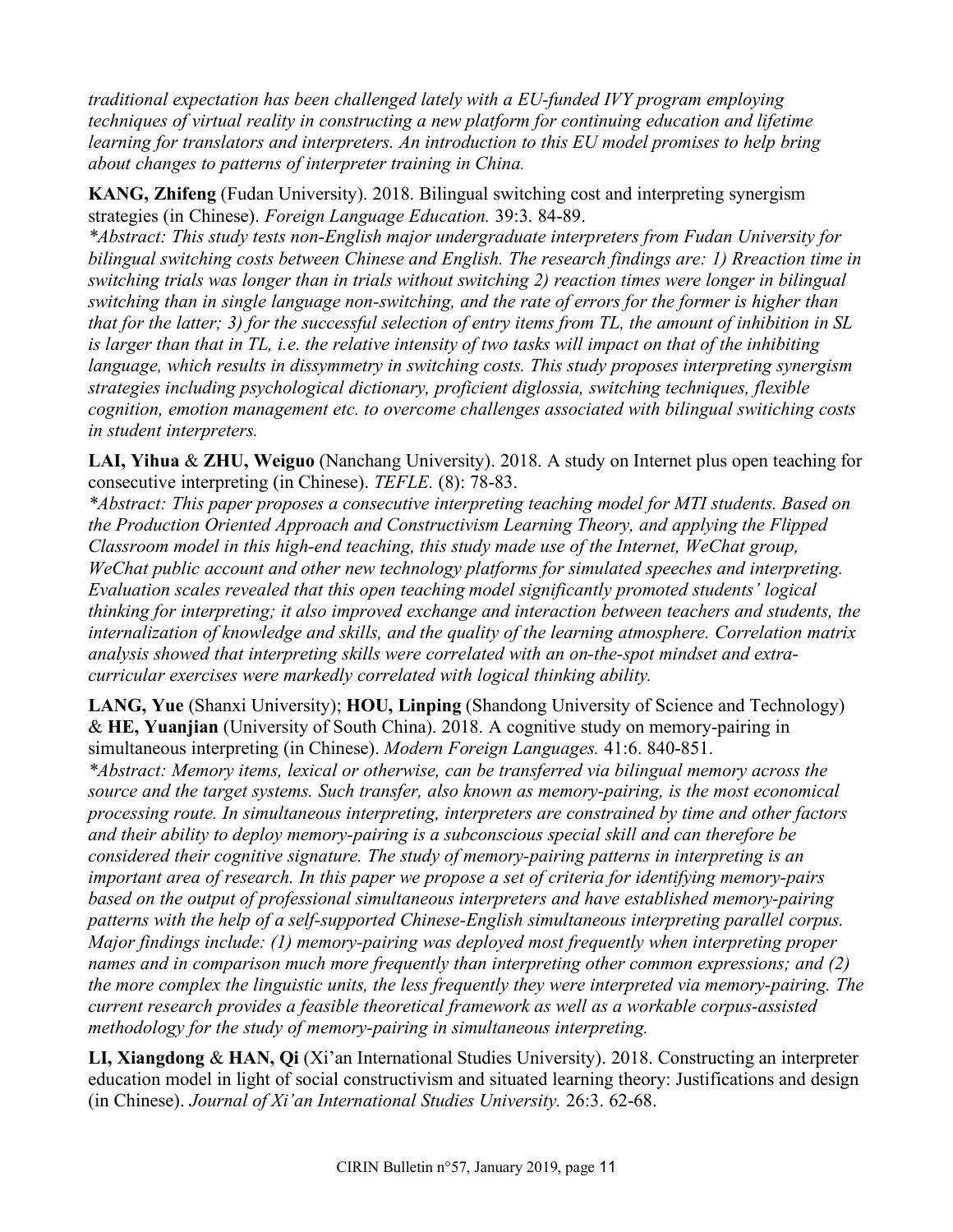*\*Abstract: With more and more universities offering interpreting courses, Interpreting Studies scholars are increasingly paying attention to constructing interpreter education models. An effective interpreter education model should be constructed in accordance with findings of previous research and solid learning and teaching theories. This paper describes an interpreter education model which rests on social constructivism and situated learning, reflects students' learning needs and the nature of the interpreting profession, and takes advantage of previous findings on the components of interpreter competence and their development. It is hoped that this model can help strike a balance between the need to involve students in authentic interpreting tasks and their limited competence in handling authentic interpreting tasks at the beginning of interpreter training and narrow the gap between classrooms and the interpreting market.* 

**LI, Xiaolong** & **WANG, Mengjie** (Hohai University). 2018. Construction and research of a teaching model using automatic speech recognition APP in simultaneous interpreter training: A case study of VoiceNote as an auxiliary tool (in Chinese). *TEFLE.* (2): 12-18.

*\*Abstract: This study attempted to construct an interpreting teaching model with students, teachers and automatic speech recognition APP as components. An interpreting teaching experiment was conducted with 40 students divided into 8 groups and their ensuing discussion evaluating the interpreting training classes was recorded. Based on principal component analysis, practice data on interpreting quality were compared and analyzed. The results indicated that speech recognition APP had a significant effect in improving the efficiency of interpreting practice.* 

**LI, Xin** (Shanghai Jiaotong University). 2018. A descriptive study of modality shifts in Chinese-English interpreting at government press conferences (in Chinese). *Foreign Language Education.* 39:4. 86-91.

*\*Abstract: Drawing largely on the modality system from Systemic Functional Linguistics, this paper reports on a corpus-based study of modality shifts in Chinese-English government press conference interpreting. Textual analysis on the use of modality markers in the English target texts reveals that modality shifts occur less frequently than zero shifts, but the degree of modality shifts is still high. Shifts of modality value and shifts of orientation are much more common than shifts of modality type among the three dimensions, which are respectively marked by a tendency towards "weakening", "subjectivisation" and "de-obligation". It appears that the identity of the source text speaker does not affect the general degree or predominant types of modality shifts, but does affect the degree of the "strengthening" shift, which features more prominently in translating speeches of Chinese officials than journalists. The "weakening", "subjectivisation" and "de-obligation" shifts render the communication between Chinese officials and journalists more friendly and harmonious, while the "strengthening" shifts present the Chinese government as more confident, sincere and powerful on important issues. All these features of modality shifts reflect power relationships between the participants at press conference interpreting including interpreters, speakers, the target text audience, interpreting initiators, conference chairpersons and assessors of interpreting performance.* 

**LIU, Menglian** (Guangdong University of Foreign Studies). 2018. On the IVY virtual reality interpreting training model (in Chinese). *Shanghai Journal of Translators.* (5): 78-83.

**LIU, Yuhong; JIA, Zhixiu** & **CAO, Huaijun** (Xi'an International Studies University). 2018. A survey on MI teachers' ideas and practices of choosing teaching materials (in Chinese). *Journal of Xi'an International Studies University.* 26:1. 59-63.

*\*Abstract: This is a survey report on MI teachers' ideas and practices of choosing teaching materials. Data collected from 52 MI teachers of 16 universities show that: 1) they all recognize the importance of teaching materials, and their teaching relies on teaching materials to various degrees; 2) three out of four respondents use self-compiled teaching materials, mainly to provide new materials and/or to achieve better compiling arrangement; 3) when they choose/compile teaching materials, respondents*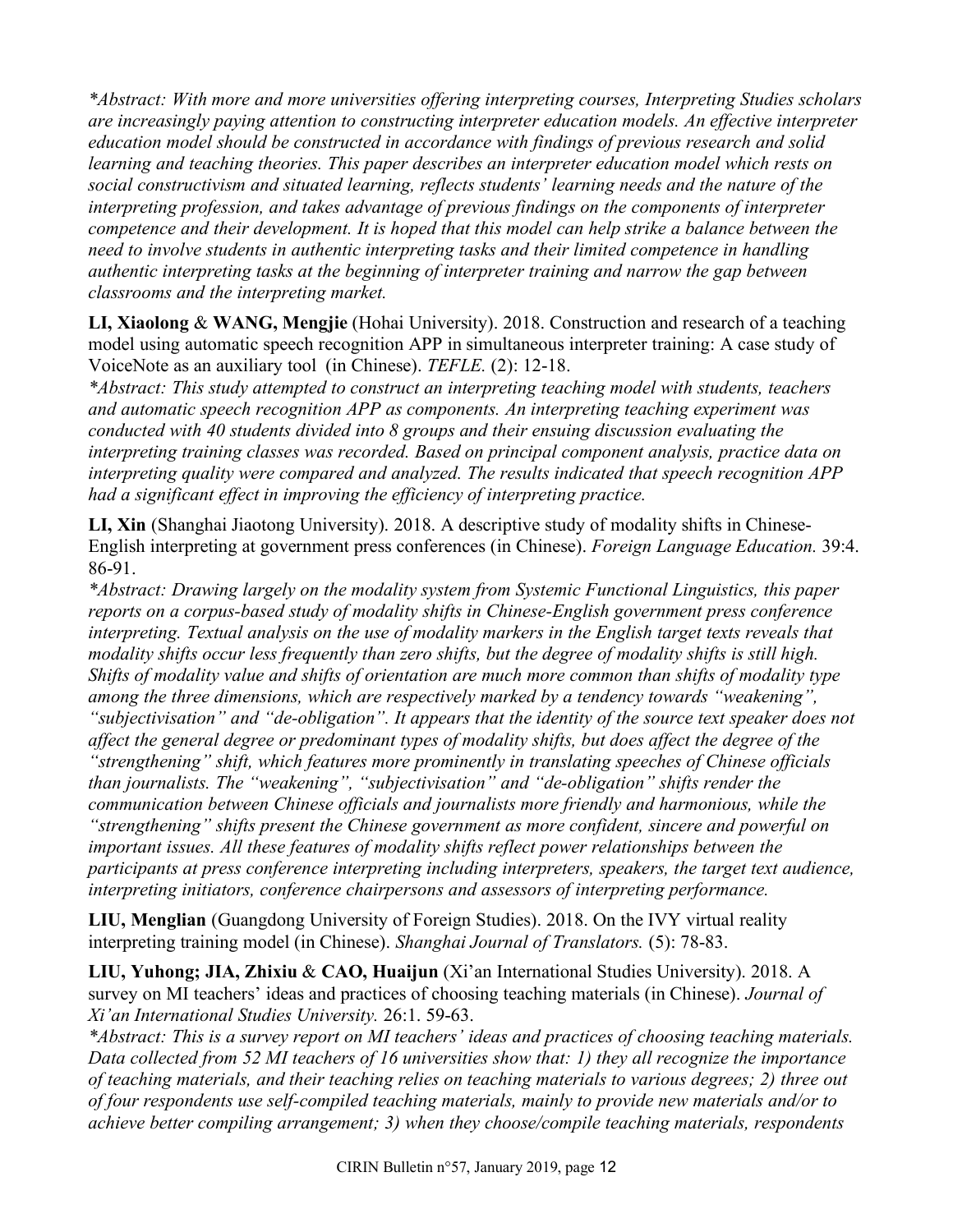*stick to a number of yardsticks including the authenticity of the materials, whether they meet the level of students, and whether they are hot social topics; 4) more and more transformation of respondents from users to developers of teaching materials has been apparent, with replacement, reorganization and addition as main forms of secondary development; and 5) both the respondents, personal experiences and the academic activities they have participated in exert influence on their choice of teaching materials*.

**LUO, Huifang** & **LEI, Yalin** (China University of Geosciences). 2018. The construction of a deeplyconnected interpreter development model in the intelligent era (in Chinese). *TEFLE.* (4): 57-61. *\*Abstract: This paper discusses problems in interpreter development in the intelligent era from the perspective of digital learning theories, especially connectivism theory and deep-learning theory. Literature review and analysis reveal that deep-learning theory, connectivism theory and interpreting study have common points. So, the authors, by integrating interpreting theories with practice, try to put forward the concept of deeply-connected learning and build a deeply-connected interpreter development models including a deep-connection-based learning platform, problem-oriented deep*learning mode and practice-based interpreter-training mode. The authors also wish to provide a cross*boundary perspective for interpreter development.* 

**LUO, Yutao** (Guangdong University of Foreign Studies). 2018. Research on the reform of the teaching of interpretating based on MOOC environments (in Chinese). *Theory and Practice of Education.* 38:30. 53-54.

*\*Abstract: English interpretation is a demanding mental activity and interpreters should have excellent psychological features, which have become consensual in the interpretation industry. Therefore, in the teaching of interpretation, teachers should pay more attention to the cultivation of their students' ability to express themselves and speak, and focus on the enhancement of students' bilingual communicative competence, cultivate their awareness of intercultural communication, adhere to a student-centered interpretation teaching mode, create a realistic atmosphere of interpretation teaching, promote professionalization in the teaching of interpreting, cultivate their comprehensive responsiveness and create stable psychological qualities through various training strategies so as to further improve their interpretation ability.*

**SHAO, Xian** (Shanghai International Studies University). 2018. A corpus-based study of structural categories of lexical chunks and the "stitching" mode in interpretation (in Chinese). *Shanghai Journal of Translators.* (6): 50-56.

*\*Abstract: Based on a self-constructed professional consecutive interpreting corpus (CECIPC), this study extracted lexical chunks (3 to 6 words) following a set of limitations suggested by Altenberg's instruction in 1998, and conducted an intensive study on patterns and features of lexical chunks with structural classification standards and a model of discourse composition ("stitching") proposed by Altenberg. The major findings are: 1. Professional interpreters use large amounts of lexical chunks with stability; 2. Clause constituents, the major building blocks of interpretation, account for the largest proportion of all the structural categories of lexical chunks; 3. Incomplete phrases make up only 15% of lexical chunks, which are the main means of composing integrated phrases; 4. "Stitching" different structural categories of lexical chunks could improve the interpreters' generative capacity.* 

**SUN, Yangyang** (China Pharmaceutical University). 2018. Explicitation of logical cohesion in Chinese/English simultaneous interpreting (in Chinese). *Foreign Language and Literature.* 34:2. 124- 130.

*\*Abstract: This paper examines the process as well as the quality of the Chinese-to-English simultaneous interpreting of an impromptu speech by eight interpreters in order to see if interpreters may need to exert more effort in the interpreting process. Two types of cohesion criteria were adopted, anaphora and metalanguage, to compare the levels of cohesion between the source and the target texts.*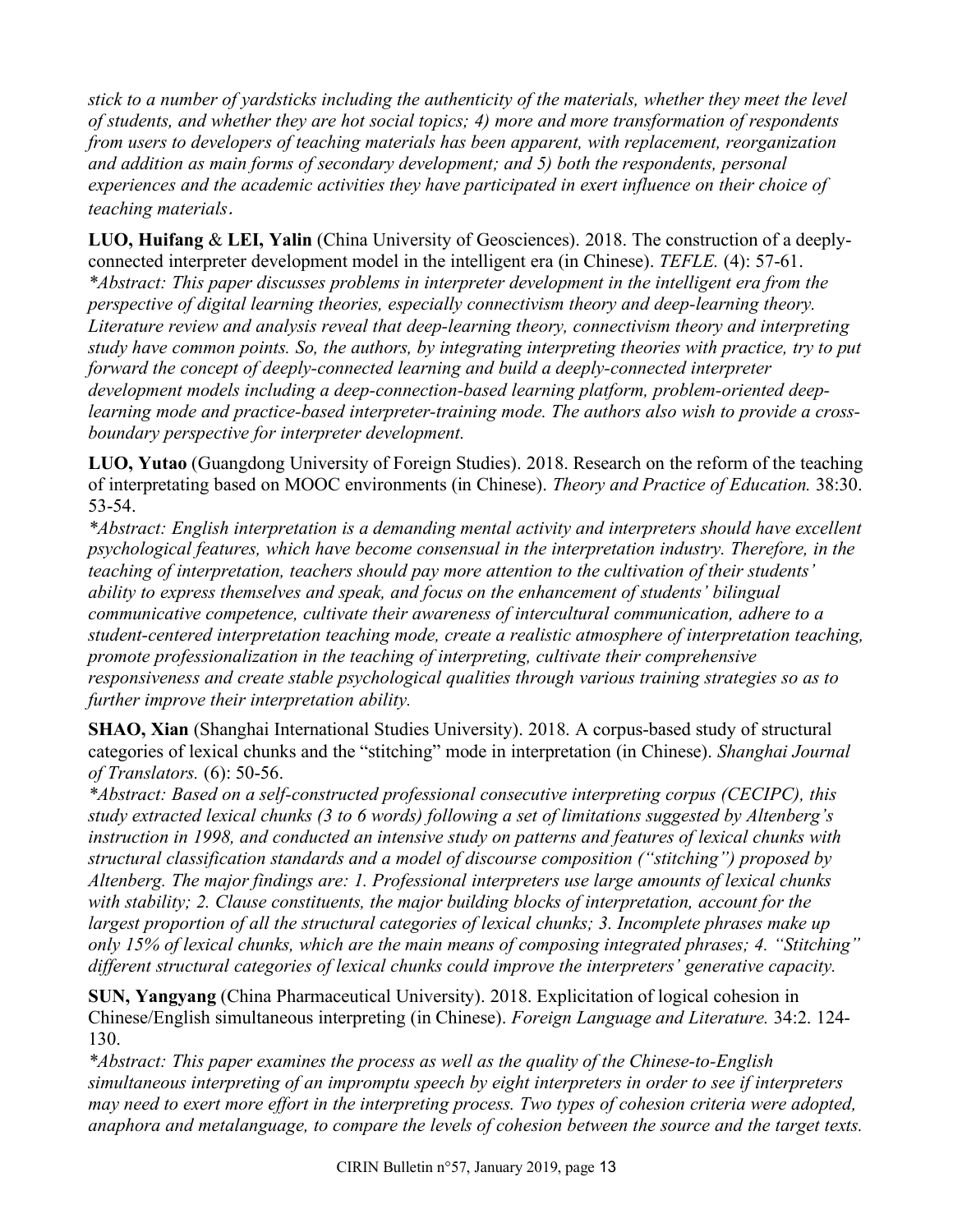*The results show that both professional and student interpreters tended to make certain types of anaphora explicit in their renditions, possibly in an attempt to make their interpreting more succinct and understandable. In addition, the interpreters usually preserved the frame and transition markers used by the speaker in their renditions. But when those meta-discourse markers were used inappropriately due to lack of planning, interpreters might change or delete the markers based on their own understanding.* 

**TANG, Yuan** (Central South University). 2018. Trends and limitations of foreignization in interpreting: With Xi Jinping's idiomatic words as example (in Chinese). *Shanghai Journal of Translators.* (5): 30-34.

*\*Abstract: Increasing cultural exchanges between nations have provided conditions for foreignization in translation. This paper analyzes the foreignization trend in interpreting by taking the example of Chinese-Specific Words form Speeches by Chinese President Xi Jinping. Foreignization can be achieved by retaining pragmatic characteristics, keeping cultural images, and presenting deep cultural implications. In real-time activity, foreignization will be adopted with more limitations in interpreting than in translating, so that interpreters often find themselves more or less in a straitjacket.*

**WANG, Binhua** (University of Leeds). 2018. Interpreting studies in China in the past 40 years: Progress and prospect (in Chinese). *Contemporary Foreign Language Studies.* (3): 48-56. *\*Abstract: This article reviews the development of interpreting studies in China in the pas 40 years. Based on bibliometrical data from core journal articles, monographs, PhD dissertations and international journal articles on interpreting, it examines the distribution of publication numbers, research topics and research methods. Four periods are identified for the development of interpreting studies in China as including: (1) the Trail-blazing Period from late 1970s to late 1980s; (2) the Initial Development Period in the 1990s; (3) the Renewal Period in the first decade of the 21st century; and (4) the Diversified Development Period in the second decade of the 21st century. Major achievements of interpreting studies in China are embodied in the following aspects: (1) improved quality of journal articles; (2) enhanced theoretical and methodological construction; (3) remarkable achievements in interpreter training; (4) outstanding achievements in corpus-based interpreting studies; (5) the emergence of the new generation of researchers; and (6) successful efforts in going global for some Chinese interpreting researchers.* 

**WANG, Huashu** (Guangdong University of Foreign Studies)**, LI, Zhi** (Harbin Normal University)**,** & **LI Defeng** (University of Macau). 2018. An empirical research on professional interpreters' use of interpreting technologies (in Chinese). *Shanghai Journal of Translators.* (5): 70-77; 88. *\*Abstract: The big data era has witnessed increasing integration between information technologies and rising language services, leading to new demands on technology application skills from interpreters. The relation between interpreting technologies and interpreters thus becomes one of the research hot-spots in translation and interpreting studies. In this study, we have conducted a questionnaire survey of 459 domestic interpreters and interviewed 10 experienced interpreters. As a result, through the analysis of data in aspects of technology cognition, technology use and technology learning and training, a number of problems are identified and suggestions made, all of which serve as reference for relevant education programs and future research.* 

**WANG, Weiwei, XU, Yi,** & **MU, Lei** (Guangdong University of Foreign Studies). 2018. On interpreting competence of China's Standards of English (in Chinese). *Modern Foreign Languages.* 41:1. 111-121.

*\*Abstract: With reference to Chomsky's "competence", Bachman's "communicative language ability" and "overall language proficiency" from CEFR, this paper reviews the definitions, notions and concepts of "language competence" and analyzes the relation between interpreting competence and language competence. By positioning interpreting in the scope of overall language proficiency, this*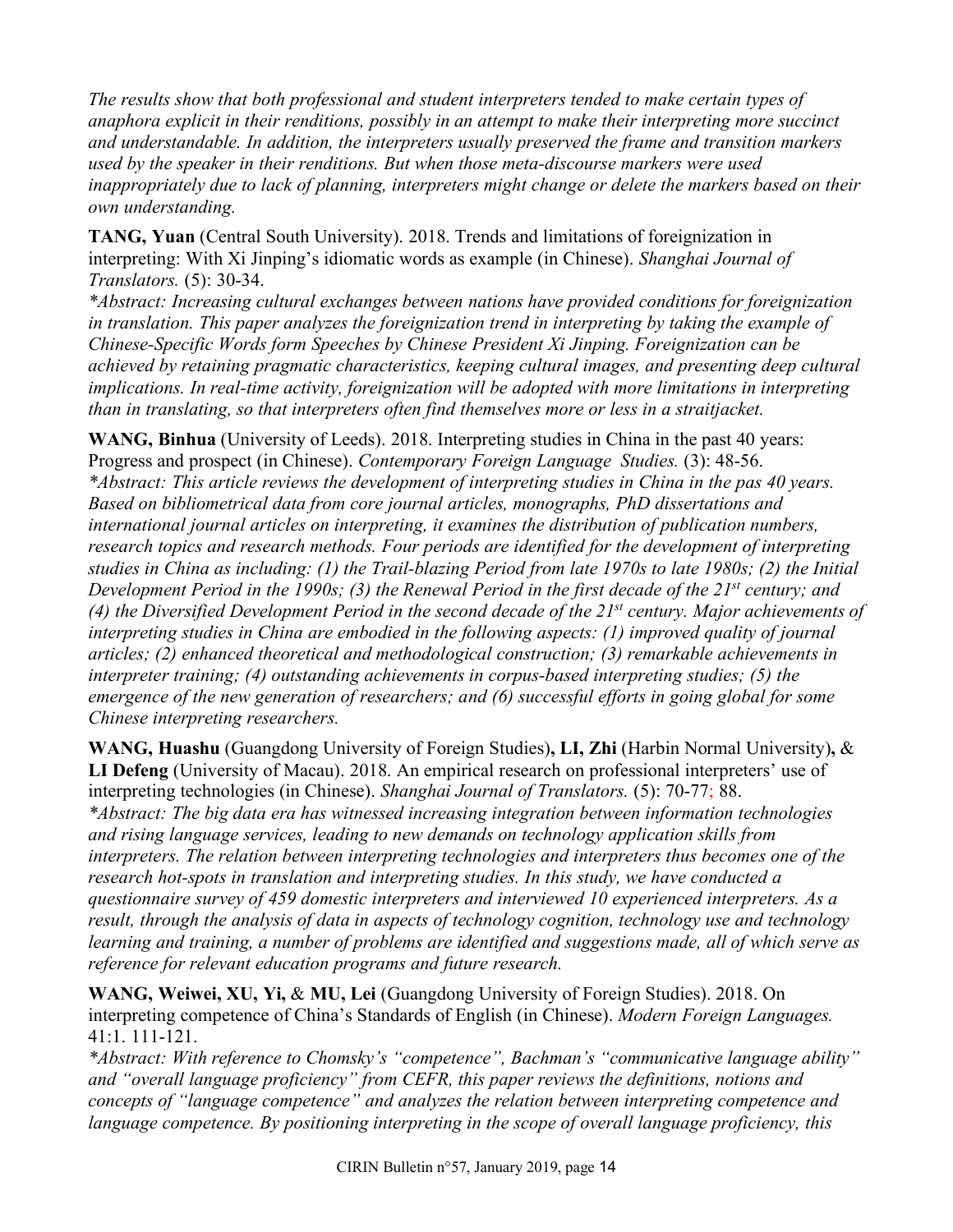*paper put forward a proposal and one interpreting descriptor framework, so as to provide a theoretical basis for the interpreting proficiency scale of China's Standard of English (CSE).* 

**WANG, Yanqiang** (Fudan University). 2018. Face work in media interpreting (in Chinese). *Shanghai Journal of Translators.* (6): 44-49.

*\*Abstract: Media interpreting, as a new form of interpreting, has been reviewed from many perspectives. It is considered that simultaneous interpreters could be under huge pressures when they work in the media settings. The article is aimed at analyzing the coping strategies of the media interpreter from a real case study by adopting Goffman's Face Work Theory and Brown and Levinson's Face Saving Theory.* 

YAO, Bin *(Beijing Foreign Studies University)*. 2018. A study on reformulation strategies in consecutive interpreting (from Chinese into English) of impromptu speeches (in Chinese). *Chinese Translators Journal.* 39:2. 106-110.

**YAO, Bin** (Beijing Foreign Studies University). 2018. A multi-dimensional view on fidelity in interpreting (in Chinese). *Chinese Science & Technology Translators Journal.* 31:1. 21-24. *\*Abstract: This paper puts forward a multi-dimensional view on fidelity for interpreting practitioners on the basis of a case analysis. It first points out that a working interpreter must navigate the dynamics among the event organizers, speakers, audience and other on-site personnel. Therefore, the interpreter must balance fidelity towards the source text, the information conveyed, the organizers' requirements, the audience's demand, the receivers' culture, and even his/her own priorities as an interpreter. This paper argues that the interpreter should make decisions on fidelity by taking the specific context and communicative goals into account.*

**ZHAO, Shuo** (Northwestern Polytechnical University). 2018. On the robustness of the interpretation process between English and Chinese (in Chinese). *Journal of Xi'an International Studies University.*  $26 \cdot 1$  111-114

*\*Abstract: This paper explores the system stability of Chinese and English interpreting from the perspective of cybernetics robustness. First the language characteristics of conversion in interpretation process exist in interpretive significance and code conversion in which robustness works were studied. Hence the robust control problem in interpretation process is proposed. Based on source language and target language, the target language generation strategy and robust control strategy in interpretation process are presented and analyzed innovatively. Next it discusses the robust asymptotic stability of interpretation process and successful output of the target language. Finally, the contextualized robust features and strategies in target language reconstruction are raised.* 

**ZHU, Zhaoxi & ZHI, Hui** (Northwestern Polytechnical University, Xi'an). 2018. On Comprehension Obstacles in Conference Consecutive Interpreting Based on Gile's Efforts Models and Comprehension Equation. *International Journal of Liberal Arts and Social Science* 6:10. 32-40.

## **From a less recent publication,** *Bulletin Vals-Alsa Bulletin Suisse de Linguistique Appl***iquée n°81 (Bulletin of the Swiss Applied Linguistics Association) guest-edited by Künzli, Alexander (2005)**

This special issue was devoted to TIS and includes a few papers on conference interpreting:

**Kurz, Ingrid** (University of Vienna). 2005. Akzent und Dolmetschen – Informationsverlust bei einem nichtmuttersprachlichen Redner. *Bulletin Suisse de Linguistique Appl*iquée n°81. 57-71.

\* *A transcript of an authentic speech in English was read out twice, once by a native speaker of English, and once by a non-native speaker. 10 students with at least two semesters of training in simultaneous interpreting were asked to interpret half of each in different orders into their German A.*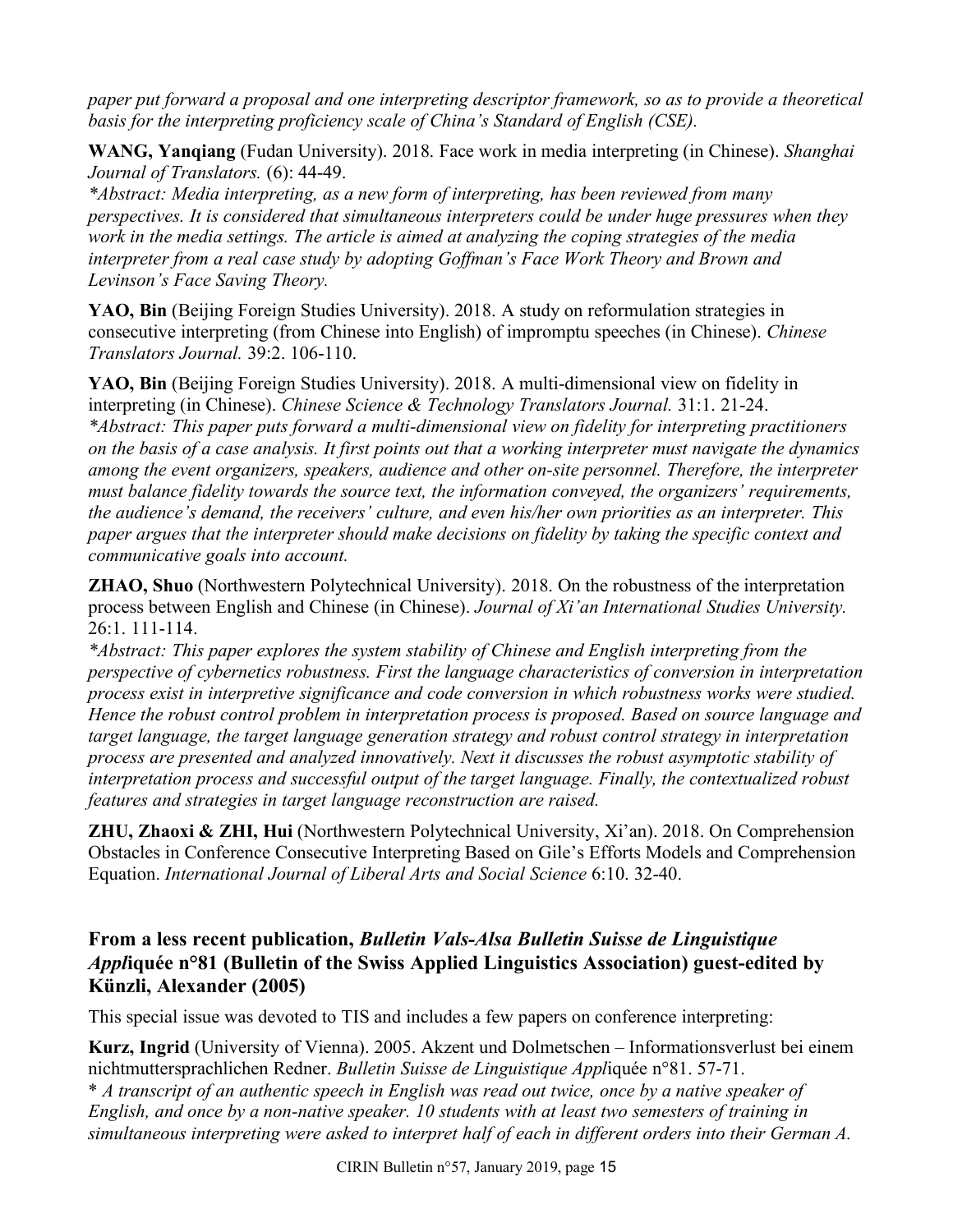*Right after interpreting, they were asked to fill out questionnaires with questions about their assessment of terminology, speaking speed and accent and were then interviewed about the accent of the speaker and about how they dealt with difficulties. Their output was also checked for accuracy on a sentence-by-sentence basis (longer sentences were cut into two 'propositions'). The number of propositions correctly interpreted was markedly lower in the case of the non-native accent. Also, the non-native accent seemed to be associated with a feeling of higher difficulty as regards terminology and speaking speed.*

**Moser-Mercer, Barbara** (University of Geneva). 2005. Remote Interpreting: The Crucial Role of Presence. *Bulletin Suisse de Linguistique Appl*iquée n°81. 73-97.

\* *In this interesting controlled experiment conducted by ETI, Geneva with ITU and Swisscom, 6 interpreters working in the French booth worked alternatively in on-site booths and in a remote booth during an entire 3-day meeting, thus serving as their own control, whereas English booth interpreters and Spanish booth interpreters working on-site also participated with the same measurements. Stress, fatigue and performance were measured and compared, and various personality tests were conducted. On the basis of the results, the author claims that the remote condition generated more stress, fatigue and faster performance deterioration.*

 *Something which readers might find striking in the results of personality tests reported by the author: in all participatins interpreters, the degree of "psychoticism"* a measure *that "according to Eysenck reflects personal disillusionment, bitterness, cynicism, idiosyncrasy and a disregard for convention, values both for male and female participating interpreters are clearly above the norm" (p.86). No further comment from this reviewer.*

**Seeber, Kilian** (University of Geneva)). 2005. Temporale Aspekte der Antizipation beim Simultandolmetschen von SOV-Strukturen aus dem Deutschen. *Bulletin Suisse de Linguistique Appl*iquée n°81. 123-140.

\* *The objective of the study was to find out, by means of a pilot study, to which extent the speed of delivery (v) of the original is causally related to the interpreter's anticipation, in this case of the final German verb in sentences simultaneous interpreted into French. A case-study experiment with a single interpreter interpreting two speeches, one at 120 wpm and one at 1454 wpm, was designed to measure both the accuracy of anticipation (AA ) and time of anticipation (tA ) as variables depending on the speed of delivery. The results suggest that the time of anticipation (tA ) is negatively affected by an increase in the speed of delivery (v), whereas the accuracy of anticipation (AA ) only decreases marginally.*

## **M.A. AND GRADUATION THESES**

**Amos, Rhona & Gillet, Cécile**. 2014. Simultaneous interpreting and improvised ensemble playing: the role of anticipation. MA thesis, University of Geneva. (available online)

*\* This thesis compares cues potentially used for anticipation in simultaneous interpreting and musical ensemble playing, i.e. at least two or more instruments of vocalists are playing or singing together without sheet music and without prior rehearsal. It looks at cues, both linguistic and extra-linguistic, which can be used in simultaneous for anticipation, and takes examples from an Obama speech, and at musical cues which can be used to anticipate when listening to music, with examples from a Vivaldi violin concerto.* 

**Debrat, Claire**. 2016. *Etude des déclencheurs de problèmes pendant l'interprétation simultanée d'une conference médicale, avec ou sans texte*. Master's thesis, University of Geneva. (available online)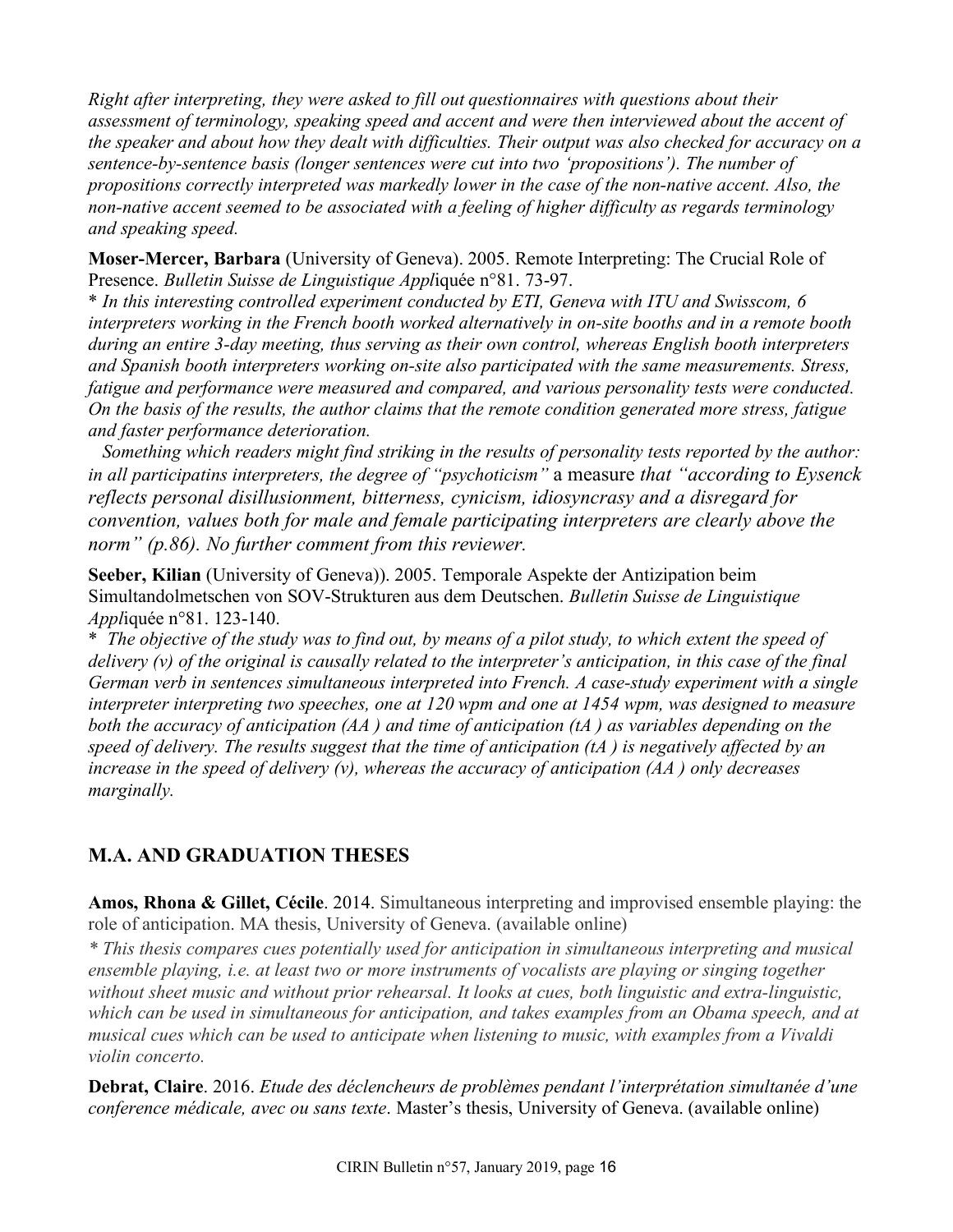\* *Using as a conceptual framework the Effort Models, the Tightrope Hypotheses and associated problem triggers as identified in that context, the author checked the effect of visual input in the form of slides with texts and graphic illustrations during simultaneous interpreting of medical speeches. Seven interpreters (partly novice professionals, partly advanced students) interpreted three medical speeches, half of each was presented with dual visual input, of text and graphs, and half without it. They were asked about their perception of the effectiveness of their input, and the accuracy of their target speeches as regards the problem triggers, including names, numbers, technical terms, measurement units, was tested. Perception results were mixed, but overall, accuracy of interpreting was found to improve in the presence of the visual input.*

**Hackbarth, Steffen.** 2018. *Shadowing als Methode zur Verbesserung der Aussprachefähigkeiten in der B-Sprache – eine Longitudinalstudie* (*Shadowing as a Method to Improve B Language Pronunciation in Conference Interpreters – a Longitudinal Study*). Unpublished MA-Thesis. Fachbereich Translations-, Sprach- und Kulturwissenschaft (FTSK) Germersheim, Johannes Gutenberg-Universität Mainz.

Abstract: *A recent neurophysiological study conducted by Kalderon (2017) concluded that articulatory planning requires considerable mental effort when interpreting into a non-native language (L2). Automatized correct pronunciation in the B language thus possibly plays an important role in the interpreting process, leaving interpreters with more capacity for other essential tasks such as listening, analysis, and delivery. The aim of the present paper was to explore whether shadowing is a suitable method for interpreters to automatize their B language pronunciation. To this end, a longitudinal pilot study was conducted on six students enrolled in the MA Conference Interpreting at the Johannes Gutenberg-University Mainz. All participants in the study were German native speakers and regularly shadowed a speech held by a native speaker of British English over a period of six weeks. Before and after the experiment, another native speaker of British English evaluated the participants' English pronunciation based on a set of six different criteria. Overall, the participants showed a tendency towards an improved English pronunciation directly after the six-week study, though considerable interindividual variation as to the extent of the improvement was observed.* (DA)

**Montag, Michaela.** 2018. "*Let's talk about sex, baby!" – Der Umgang mit dem Tabuthema Sexualität beim Simultandolmetschen ("Let's talk about sex, baby!" - Dealing with the taboo topic of sexuality in simultaneous interpreting*). Unpublished MA Thesis, Fachbereich Translations-, Sprach- und Kulturwissenschaft (FTSK) Germersheim, Johannes Gutenberg-Universität Mainz.

\* *This thesis takes a look at how interpreters handle the taboo topic of sexuality if they are unexpectedly confronted by it. First, the linguistic origin of the word taboo is explained, followed by an attempt to define taboos and their significance in society. Then an insight is given into simultaneous interpreting strategies which can be used as a coping mechanism when confronted by unexpected difficulties. The second part of the thesis describes a study conducted with interpreting students to ascertain how interpreters handle the taboo topic of sexuality. The interpreting students were given the setting of a fictitious conference speech during which explicit wording was used to describe common myths about HIV and AIDS. The transcriptions of these interpretations were then analyzed to determine whether the aforementioned strategies were applied*. (DA)

**Sakall, B.** 2016. *Effect of working memory training on simultaneous interpreting performance: Dual nback task* (Unpublished MA thesis). Hacettepe University, Ankara.

**Santens, Wouter**. 2018. L'interprétation simultanée comme acte de langage situé : verification sur la base des marqueurs discursifs. Master's thesis, Universiteit Gent.

\* *A corpus-based comparison of Dutch as spoken by Dutch speaking European MPs and of Dutch as produced in simultaneous interpreting into that language by interpreters working for the European Parliament, the three indicators being the use and frequency of three discourse markers, 'dus', 'wel'*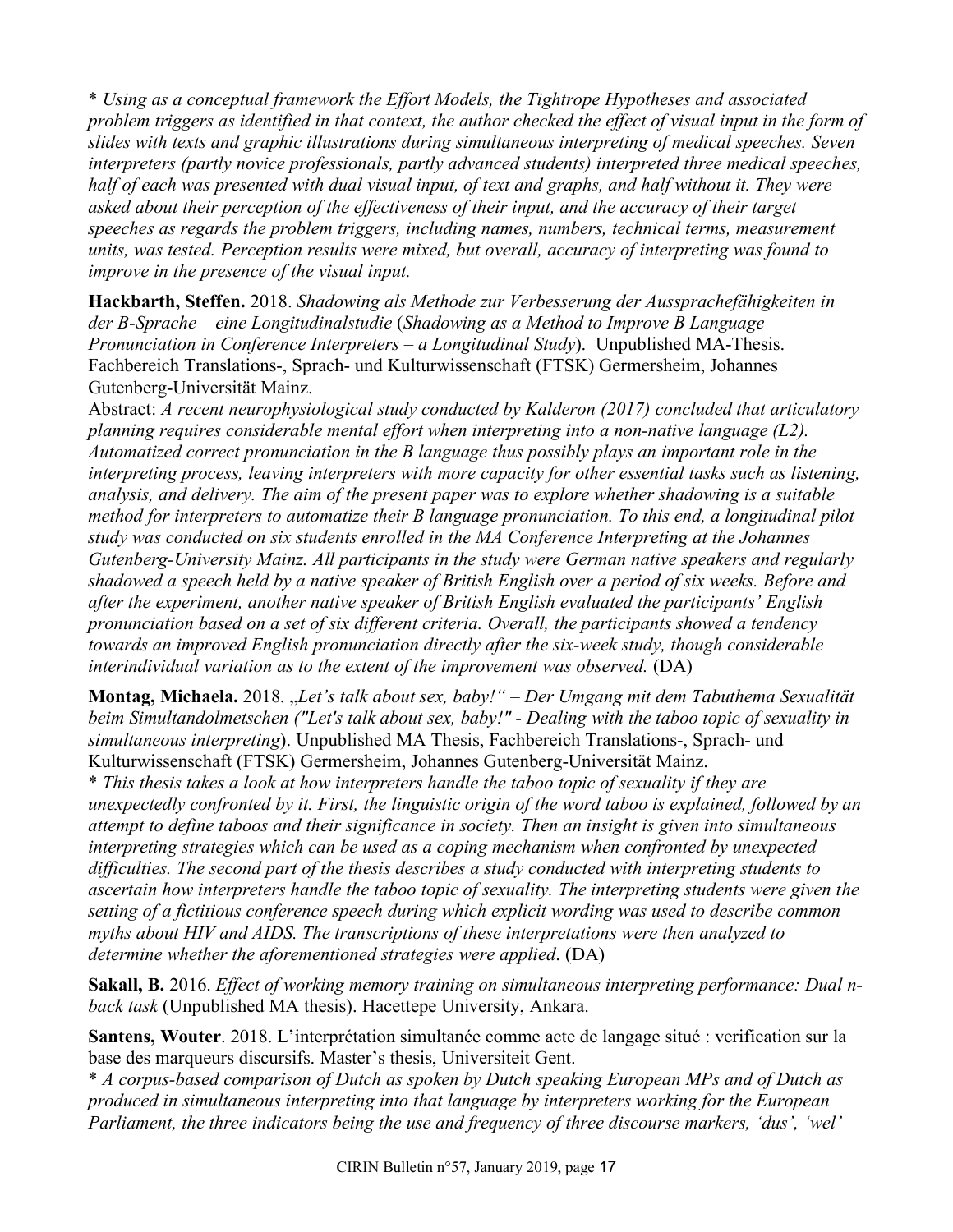*and 'nou' and 'nu' (corresponding very roughly to 'thus', 'well', 'now' in English – note that these indications are only given as a general orientation for readers to have an idea of what these discourse markers refer to, and definitely not as translations). The author finds that dus is used more often by interpreters than by MPs, and is often added as a marker in the interpreter's speech whereas it has no contextual equivalent in the source speech; wel is also used more often by interpreters, in a way similar to the way "well" is used by interpreters working into English, perhaps even when no particularly heavy cognitive load is present, while the higher frequency of 'dus' is often associated with high cognitive load. 'Nu' is used at a similar frequency by interpreters and by MPs, but with different uses.*

**Sochorová, Veronika**. 2018. *Přízvuk řečníka jako faktor ovlivňující kvalitu konsekutivního tlumočení: srovnání rodilých a nerodilých mluvčích* (*Speaker's accent as a factor influencing quality in consecutive interpreting: a comparison of native and non-native speakers*) (in Czech). Unpublished MA thesis, Charles University, Faculty of Arts, Institute of Translation Studies, September 2018. In Czech. Director: PhDr. David Mraček, PhD., Institute of Translation Studies, Faculty of Arts, Charles University.

#### **Abstract**

*This thesis explores the topic of speakers' foreign accent in English as a factor influencing quality in consecutive interpreting. The thesis is based on research papers that have already been written on the topic. The theoretical section of the thesis begins with a description of the current status and global role of English as a factor influencing interpreting. It also addresses previous research that has been done on the topic. The last chapter of the theoretical section describes the concept of quality in interpreting, focusing on Barik's quality assessment model (1971) that serves as a source of inspiration for the quality assessment model used in our research.*

 *The empirical section of the thesis is comprised of an experiment and a questionnaire. The experiment was conducted with nine interpreting students who consecutively interpreted a speech pronounced by three speakers – native speakers of English, Spanish, and French. The interpreted versions of the speech were evaluated based on the quality assessment model that was established. The model marks all differences from the original text according to their seriousness. To get another source of data, the interpreters filled out a questionnaire, which included questions about their other working languages, experience with interpreting non-native speakers of English, subjective evaluation of difficulty of the speech and speakers' accent, as well as their own interpreting.*

 *The results of the empirical section show that a foreign accent in English may have a negative influence on the quality of consecutive interpreting. The experiment has not proved any positive*  influence of other working languages on the quality of interpreting. However, the results show that *experience with non-native speakers of English may result in better quality when interpreting nonnative speakers with the same mother tongue.* (IC)

**Ullrichová, Eva**. 2018. *Prozódie simultánního tlumočení: srovnání s prozódií spontánní a čtené řeči* (*Prosody of simultaneous interpreting vs. prosody of spontaneous and read speech*), Unpublished MA thesis, Charles University, Faculty of Arts, Institute of Translation Studies, September 2018. In Czech. Director: Doc. Tomáš Duběda, PhD., Institute of Translation Studies, Faculty of Arts, Charles University.

\* *This thesis examines prosodic features of simultaneous interpreting from English into Czech by comparing it to Czech journalistic speeches read aloud in Czech National Radio and spontaneous answers in radio interviews. A small corpus was created for the purposes of the present work, in which each of the three speech styles is represented by one-minute recordings of six speakers. Recordings of simultaneous interpreting were drawn from the archive of the European Parliament. First, discriminant analysis is used in order to determine whether the selected speech styles can be distinguished on the sole basis of formal intonation features. The resulting classification was not entirely satisfactory; possible causes are mentioned in the thesis. Then, comparative analysis was*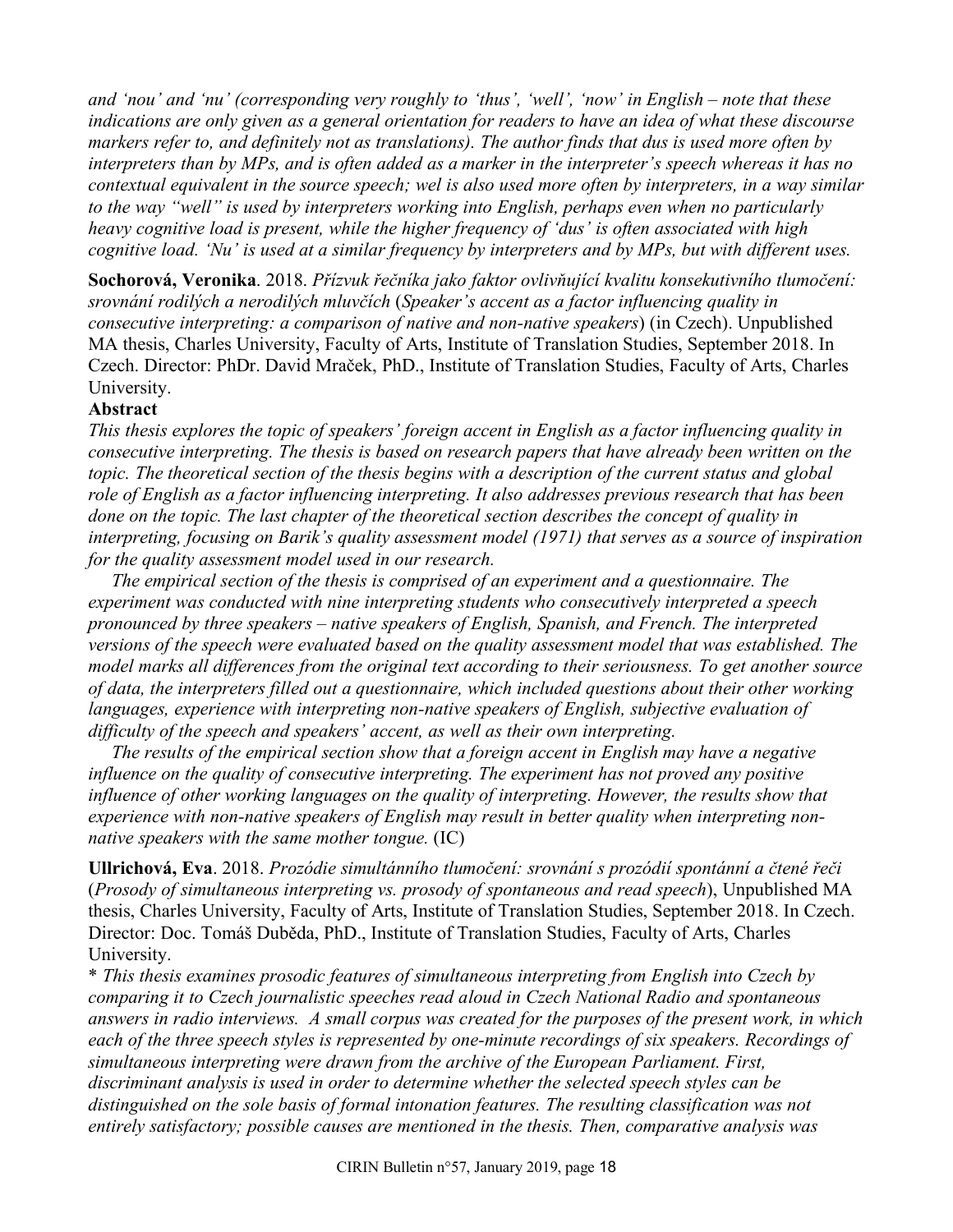*applied on the corpus in order to explore the following suprasegmental features: intonation, pauses, speech rate and segmentation. Several tendencies were found. In our material, simultaneous interpreting was characterised by slower speech and articulation rate than other speech styles, which corresponds to the results of previous studies. Pauses within intonation units tended to occur more frequently than in the other speech styles. The analysis also showed that more words are given prominence in the interpreted speeches in comparison with the other speech styles and the text was segmented into more intonation units than speeches read aloud. Finally, the results indicate that the proportion of conclusive intonation contours is significantly higher in the analysed interpreted speeches than in the remaining speech styles, which is a new finding. In the author's opinion, this is in line with the KISS principle in simultaneous interpreting.* (IC)

Editor's comment: *KISS (Keep It Simple, Stupid!) apparently refers to keeping systems simple to given them a better chance of working smoothly*

## **DOCTORAL DISSERTATIONS**

**Alhalaki, Mohannad**. 2019. *Les difficultés linguistico-culturelles chez les praticiens et les étudiants en interprétation de conférence (français/anglais-arabe)*. Unpublished doctoral dissertation, Université Paris Sorbonne Nouvelle.

\* *This dissertation set out to identify key language and culture-related challenges in simultaneous interpreting into Arabic. In its conceptual part, it highlights the diglossia/pluriglossia which is prevalent in the Arabic-speaking world and the fact that standard Arabic is learned at school but not spoken in everyday life, which generates doubts as regards its A-language status by AIIC standards. The author also underlines potential challenges in the rhetoric of public Arabic speeches, incuding much rhetorical redundancy and a logic which is not in line with standards found in English and French speeches. The empirical part includes questionnaires and interviews of professional Arabic-A interpreters, interpreter trainers and students who report about challenges and largely confirm what was highlighted in the conceptual part and literature review. The most interesting part of the dissertation is the analysis of a corpus of 6 Arabic simultaneous interpretations of a speech by President Obama and 3 Arabic simultaneous interpretations of a speech (in French) by President Hollande with respect to Errors, Omissions and Infelicities. Various EOIs were found, which suggest strongly that indeed, the level of correctness in Arabic of the majority of interpreters in the corpus is not compatible with the standards of an A-language as defined by AIIC. Also, interestingly, when comparing EOIs over the course of the interpretation, the author found no clear sign of an increase in the number that might have indicated a strong effect of fatigue, but he did find parallel variations in the EOIs over time for different interpreters, which may indicate different levels of interpreting difficulty of the succeeding text segments.This points to one possibility of identifying what is really difficult in speeches. Rather than rely solely on readability formulas or other linguistic metrics, which may not be reliable enough (an interesting study on this topic was published by LIU and CHU, 2009, Bulletin n°40), researchers might first identify difficult speech segments by looking at parallelism in variations of EOIs, and then investigate their linguistic and other features to detect good candidates for difficulty indicators in authentic speeches.*

**Cardoen, Hanne**. 2018. *Efficient note-taking in consecutive interpreting. Qualitative notes as a polymorph tool*. Doctoral dissertation, University of Mons.

\* *5 professional interpreters, 5 very advanced interpreting students and 5 advanced interpreting students (who had completed one year of training) interpreted in consecutive a speech with an easy first part and a more difficult second part. The features of their notes (essentially the number and type of notes) were analyzed against the quality of their output in terms of accuracy and prosodic features*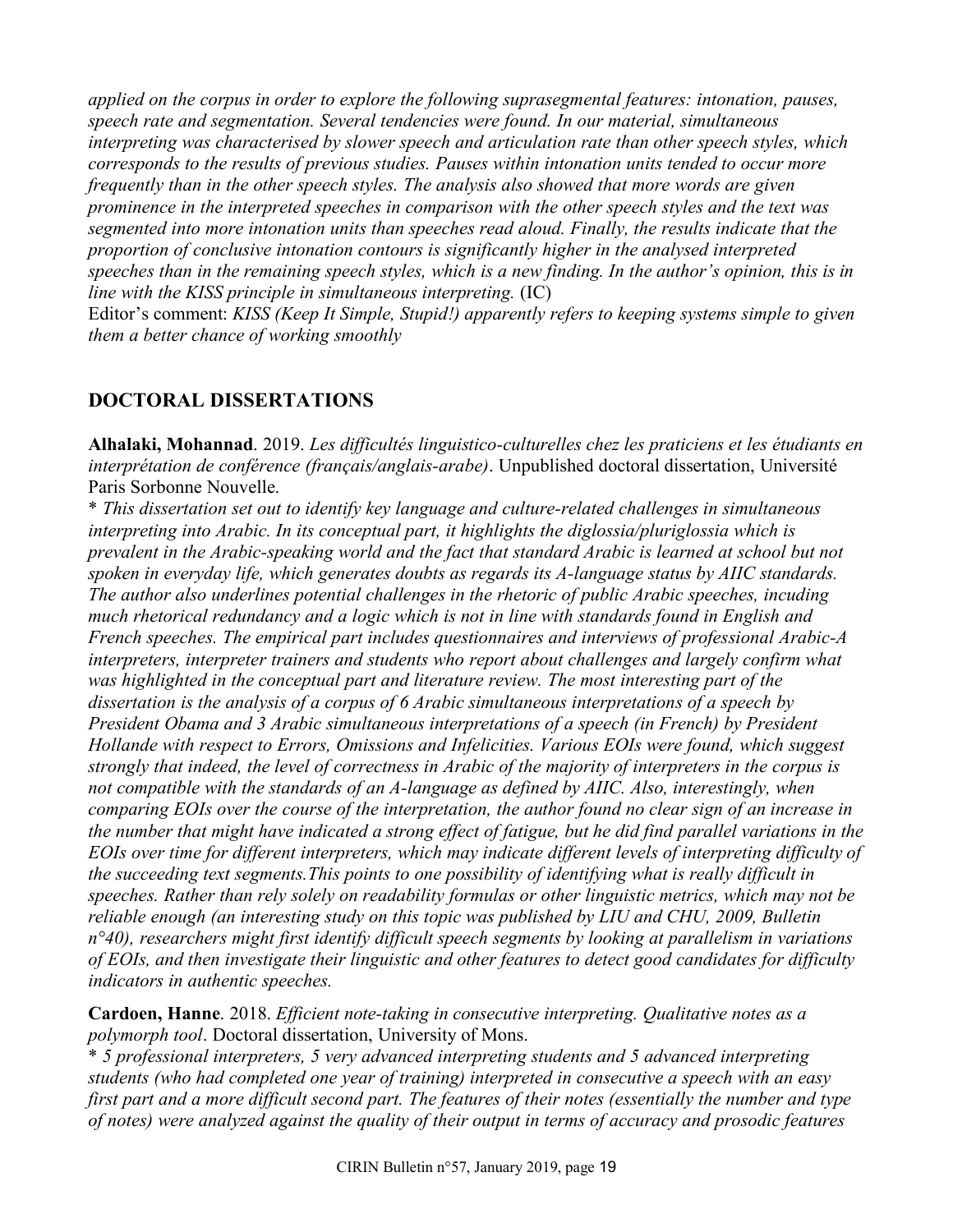*of the rendition and their relative experience in consecutive. Assessments were made by two evaluators. Findings are provided in descriptive statistics, not inferential statistics.*

 *The author found much inter-individual variability within groups, a general tendency to be less fluent when interpreting the more difficult part of the speech, but perhaps, most interestingly, that professional interpreters (who did not work in consecutive interpreting very often) performed less well than very advanced students as regards accuracy but still had an advantage as regards fluency.*

 *To this reviewer (DG), this is empirical evidence corroborating the idea that consecutive interpreting skills deteriorate over time if they are not maintained through regular practice, even when the interpreters continue working in simultaneous.*

**Gieshoff, Anne Catherine**. 2018. *The impact of audio-visual speech input on work-load in simultaneous interpreting*. Doctoral dissertation, Johannes Gutenberg-Universität Mainz.

\* *The core question that this study sought to address was whether seeing the moving lips of speakers (what is referred to in the title as "audio-visual speech input") while simultaneously interpreting them reduced the interpreters' cognitive effort (here generalized as "work-load" for reasons explained by the author). The author's basic approach, which is standard, was to measure and compare such cognitive effort and its correlates in an experimental setup with interpreters (in this case 14 interpreting students) interpreting speeches with a monitor showing either a 'frozen' speaker's face or a video showing the moving speaker's face during the speech. The sample was small and was composed of students rather than professionals, and the findings were not spectacular… but the design of the study, its implementation and the analyses done before, during and after the collection of data were remarkably systematic, creative and intelligent.* 

 *The author decided to substitute the traditional (more or less qualitative) analysis of the interpreting performance by physiological and narrowly defined linguistic indicators, like pupil dilation, fundamental voice frequency, silent pauses, cognate translations or text-related questions. Physiological indicators, in particular, provide a continuous and more sensitive measurement of workload than errors or omissions in the interpretation and might thus unveil small effects that have been covered so far.*

 *Gieshoff also introduced into the design a second variable which is known to increase workload, namely background noise (white noise), the idea being that if the selected indicators detected increases in workload associated with it, they would be confirmed as potentially fit for use in the investigation of the main question. But if they did not, perhaps they were not really suitable for the measurement of workload. Other steps and controls were added, including a pilot study with 8 students, a listening task by translation students to be compared with the interpreting task as regards indicators, specific tasks to ensure comparability of the speeches used, a setup to prevent luminous interference with pupillometric measurements, a word detection test to adjust the level of the white noise etc.*

 *As regards answers to the core question: the aim of the study was to find out whether lip movements reduce work-load in simultaneous interpreting. The findings do not support this hypothesis. In particular, audio-visual speech did not contribute to enhance translation accuracy or recall of the speech content. The only beneficial effect observed on interpreting performance was the smaller number of long silent pauses which might suggest that lip movements help to prepare the auditory processing of speech without necessarily reducing work-load. No adverse effect of audio-visual speech on work-load was found either. The only negative effect of audio-visual speech found (the condition in which participants could see the speaker's lips moving) may be larger pupil dilations during listening or simultaneous interpreting, but the author comments that this effect may be linked not to work-load, but simply to higher arousal generated by the moving face compared to the static face.*

 *While at first glance, the non-corroboration of the initial hypothesis may sound disappointing, actually, this dissertation reports many interesting observations which provide food for thought, inter alia as regards the use of indicators of cognitive effort and in particular the use of pupillometry, with*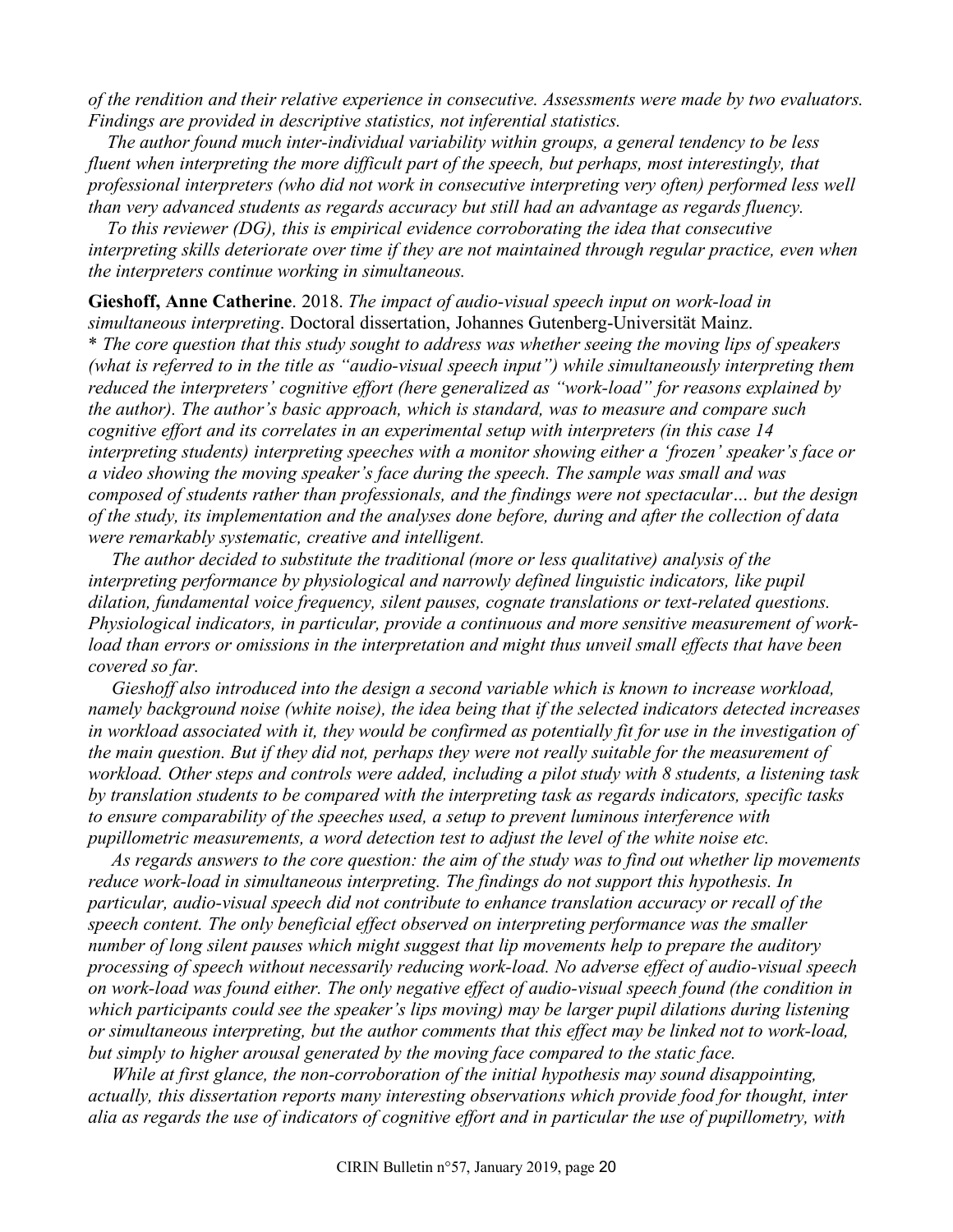*questions as to what exactly pupil dilation measures: a state of arousal or cognitive effort, and suggests that perhaps different indicators react differently to different types of cognitive effort.*

 *The study includes many statistical analyses, all of which are explicitly linked to the aim of seeking evidence for or against a particular hypothesis or aimed at detecting some phenomena the meaning of which is explained by the author – as opposed to what looks like haphazard quests for correlations with no explanations of conceptual reasons for them which are sometimes found in recent studies with much data and statistics.*

 *Also noteworthy are the very clear explanations of the relevant concepts, including cognitive load, cognitive effort, models of working memory, of the reasons for strategic design and analysis choices, and of various potential explanations of the findings. A very good piece of research.* (DG)

**Jin, Y.** 2010. *Is working memory working in consecutive interpreting*? (Unpublished PhD Dissertation). University of Edinburgh, Scotland.

*\* Two series of experiments were conducted to explore the role of working memory in discourse and sentence interpreting. If working memory is implicated both in grammatical encoding into the target language and in temporary storage of the discourse content, then higher demand in one function might compromise the other. Thus discourses that differ in word order between languages could increase the processing load and leave less resource for memory maintenance, affecting recall performance. In Experiment 1, Chinese-English bilingual participants' memory performance was compared when they translated passages from Chinese to English and from English to Chinese, where the expected word order was either congruent or incongruent in the source and target speeches. Recall was not sensitive to word order or direction of translation. Perhaps surprisingly, memory for incongruent discourse was numerically better than for congruent sentences. Experiment 2 showed that interpreting trainees performed just like the participants in Experiment 1 did, suggesting that memory performance was not modulated by the translation direction in proficient translators. Experiment 3 explored the relationship between surface form transformation and recall. As discourse paraphrasing did not result in better recall than verbatim recall, it was concluded that the better memory performance for incongruent discourse interpreting suggested by Experiment 1 was not the result of active manipulation of word form or word order in interpreting. Finally, a free recall task among native English speakers showed that the incongruent discourses tested in earlier experiments were intrinsically more memorable than congruent discourses (Experiment 4). Despite this confound, this series of experiments highlighted the importance of comprehension in interpreting, but it did not rule out the role of working memory in the task.* (this abstract was reworded from an abstract available online)

**Keller, Laura**. 2018. *Targeted language selection in the multilingual mind: Language control and language-variety selection in simultaneous interpreting*. Doctoral dissertation, University of Geneva. \* *This is basically a work not on interpreting per se, but on cognitive linguistic skills that interpreters may acquire by virtue of their interpreting activities. Language variety co-activation patterns in comprehension in trained interpreters and untrained multilinguals were compared using eye-tracking and through a comprehension-and-production task with a language-transfer component. The author also investigated the impact of SI training on language control (LC) and the extent to which LC can be considered dynamic and overlaps with Executive Control through various linguistic tasks in the laboratory (a bilingual Stroop test, a trilingual number naming task, a Flanker task and a task-set conflict resolution task). Findings do not point to an SI-induced cognitive advantage.*

**LUO, Man.** 2018. *Developing a self-evaluating scale of requisite consecutive interpretation competence for interpreting students in China*. Doctoral dissertation, School of English Studies, Shanghai International Studies University.

*\*Abstract: Recent years have witnessed a growing interest in the development of language proficiency scales in a competence-oriented approach. Such language proficiency scales are usually comprised of*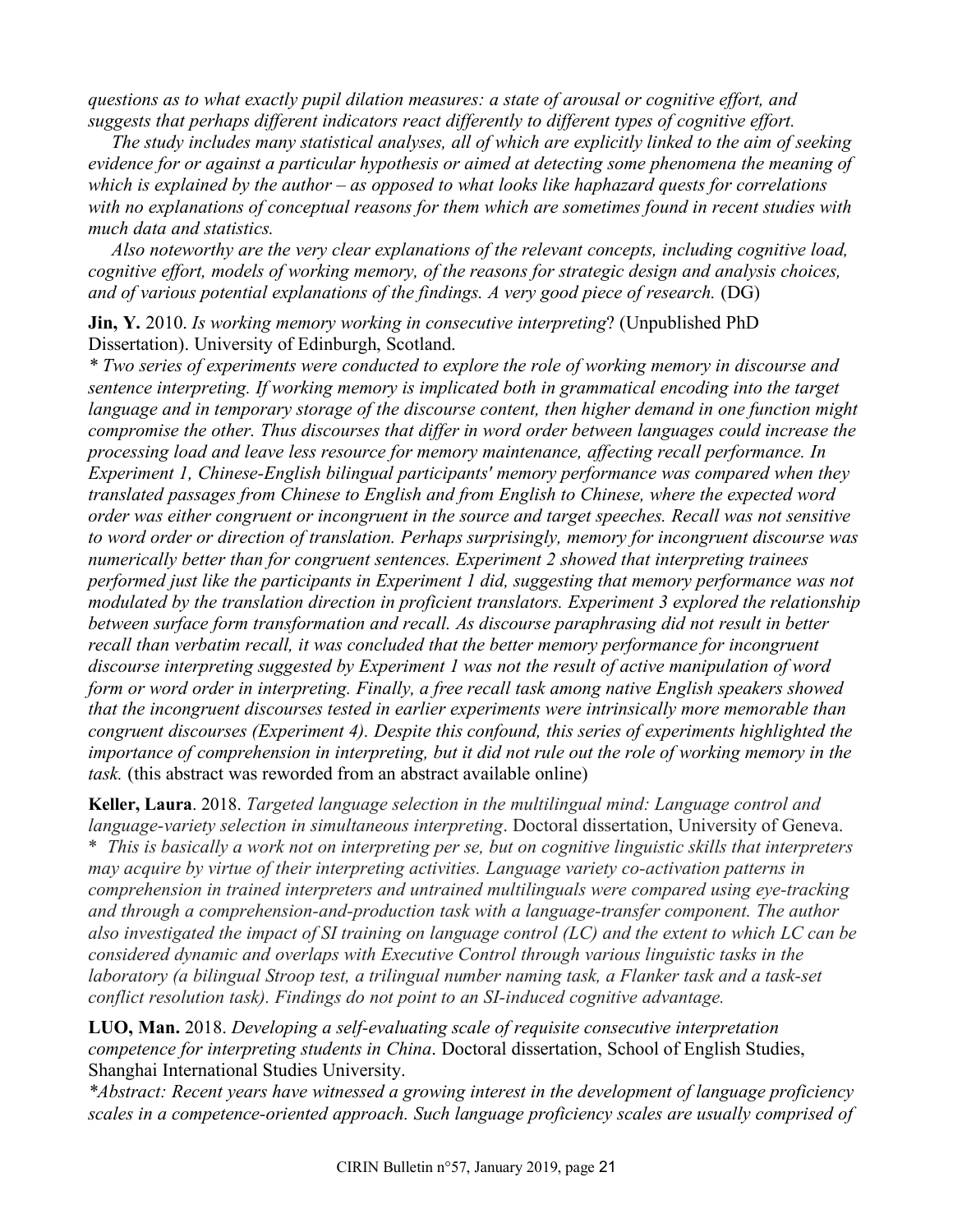*a series of descriptors aiming at describing the linguistic competence of language users, and are usually divided into different bands with specific descriptions of the corresponding stages in the developmental process of linguistic competence. The ILR*(*FSI*)*scale, the ACTFL scales, the ISLPR scale, the CLB scales, and the CEFR scales are the most influential scales of this kind.* 

*In the field of interpretation evaluation, traditional evaluation approaches were most commonly conducted with reference to such parameters as*"*faithfulness*"*,*"*fluency*"*and*"*accuracy*"*, which are used for the evaluation of performance rather than competence. Currently Chinese researchers and scholars are working toward establishing China's own framework, with the development of the CSE as a first step. A competence-oriented scale of interpreting competence will also be included in the CSE. However, a self-evaluating scale designed solely for interpreting students remains a blank spot to be filled. The current study is an exploratory study, targeting at developing a self-evaluating scale of consecutive interpretation competence for interpreting students in Chinese universities.*

*The current study adopted a mixed methods approach, which involved the collection of quantitative data through two rounds of questionnaire surveys and qualitative data through two rounds of expert interviews. Moreover, for the development of the self-evaluation scale, the author put forward a conceptual framework of requisite consecutive interpretation competence with reference to existing literature and textbooks and designed the research procedure with reference to the development procedure of other competence-oriented scales at home and abroad.*

*The study was conducted in five phases. The first phase was the establishment of a descriptor pool, consisting of descriptors illustrating the requisite consecutive interpretation competence needed for the completion of consecutive interpreting tasks. Based on existing literature on interpretation evaluation, studies into the components and sub-components of interpretation competence and textbooks for interpreter training, a conceptual framework of requisite consecutive interpretation competence was proposed. In the framework, requisite consecutive interpretation competence was divided into five components: linguistic competence, interpreting skills, extra-linguistic competence, psychological competence and professionalism. Each components were further divided into multiple sub-components. On that basis, factors affecting consecutive interpretation were extracted for the compilation of descriptors. The author also reviewed the literature on the operational process of consecutive interpreting, analyzed which link each factor affected and incorporated the analysis in the design of the descriptors.* 

*The second phase was the design of the pilot study questionnaires. The questionnaire was drafted based on the descriptor pool established in the first phase. A self-review was first conducted as a preliminary examination of the quality of the questionnaire. The draft questionnaire was then reviewed by five experts to check its content validity. Adjustments and alterations were made based on the experts' opinions. After another round of self-review, the pilot study questionnaire was finalized.* 

*The third phase was the implementation of the pilot study questionnaire survey among interpreting experts (teachers/researchers, practitioners and experienced users) and interpreting students at both undergraduate and postgraduate levels. 102 out of 116 replies were accepted as valid. The data collected in the survey were processed with SPSS24.0 to check the reliability and validity of the questionnaire. Based on the results of data analysis, four descriptors were removed to form the main study questionnaire.* 

*The fourth phase was the implementation of the main study questionnaire survey among interpreting students at both undergraduate and postgraduate levels. 558 out of 601 replies were accepted as valid. The data collected in the survey were processed with FACETS to obtain an All Face"Vertical"Ruler and a logit value list. Based on a careful examination of the data analysis results, the descriptors were band-set provisionally by the author to obtain a draft scale.*

 *The fifth phase was the validation of the draft scale. All questions arising from the analysis of the data were organized into a list and presented to the experts in a second round of interviews for the*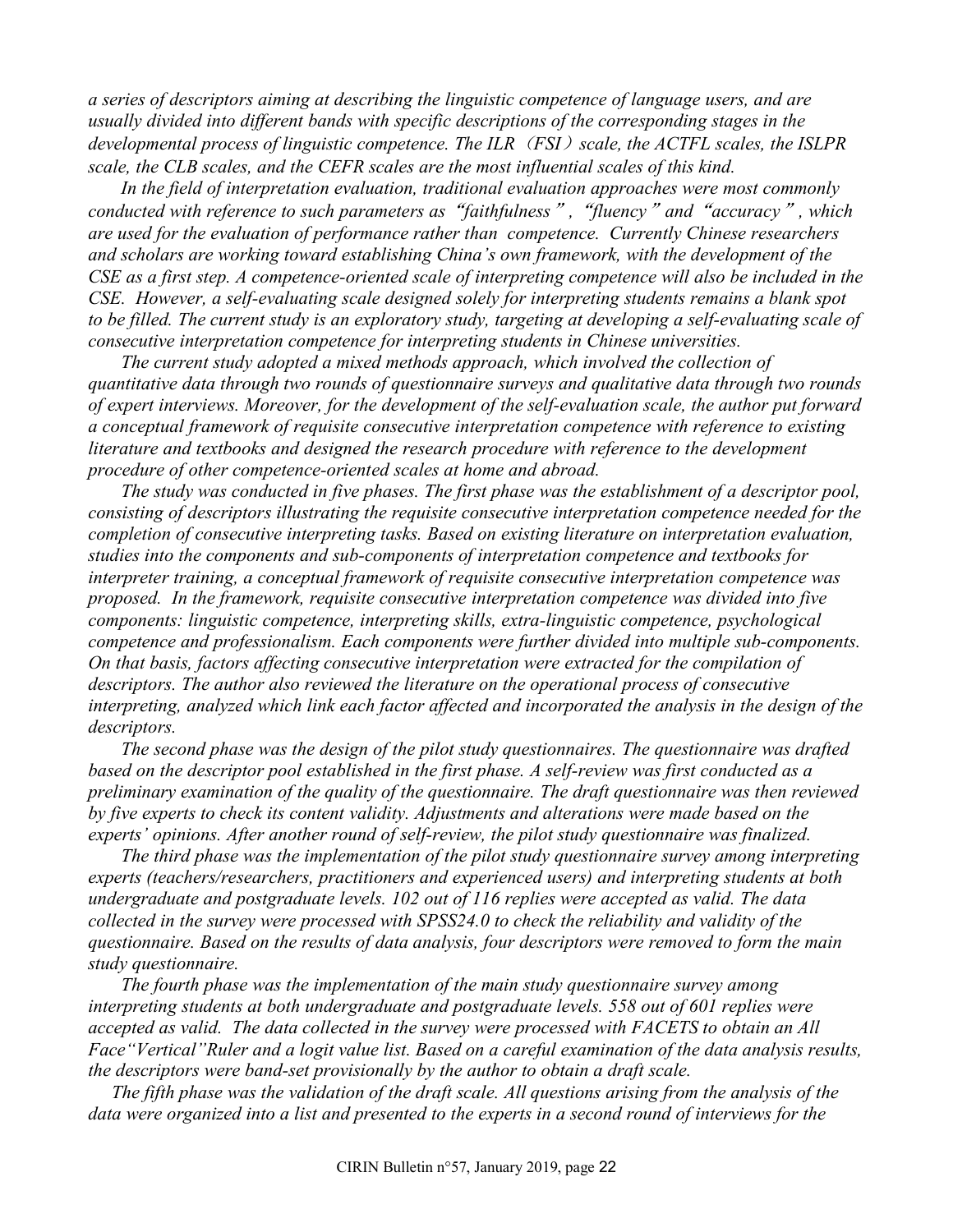*validation of the band-setting and eliciting expert' suggestions. The feedback from experts went through a content analysis, adjustments and alterations were made based on expert's opinions, and an operational manual was compiled to instruct potential users.*

*The final product of the current scale was The Self-evaluating Scale of Requisite Consecutive Interpretation Competence for Interpreting Students in Chinese universities. The self-evaluating scale consists of 61 descriptors, which are distributed between two levels: the advanced Level contains 25*  descriptors and the Elementary Level contains 36 descriptors. (DY)

**Mahyub Rayaa, Bachir**. 2015. *La interpretación simultánea árabe-español y sus peculiaridades. Docencia y profesión* (Tesis doctoral inédita). Granada: Universidad de Granada.

**Moore, Alison**. 2018. *Do Adult Simultaneous Bilinguals Outperform Adult Sequential Bilinguals in Simulated Experimental Bi-Directional Simultaneous Interpreting Tasks?* Doctoral dissertation, The University of Dublin, Trinity College.

\* *The author's overarching question was whether adult simultaneous bilinguals (opereationalized as adults who acquired both languages before the age of three) outperform adult sequential bilinguals (who acquired their second language after the age of three) in simulated experimental bi-directional simultaneous interpreting tasks.The interpreting performance with genuine speeches from the European Commission's Interpreting Speech Depository of a sample of 24 simultaneous bilinguals and 24 sequential bilinguals was assessed on several aspects. The author also used retrospection. Interestingly enough, participants had no training in interpreting – though some had done consecutive interpreting, but their performances were evaluated according to recognized SI research parameters.The findings do not corroborate the idea that simultaneous bilinguals have an advantage over consecutive bilinguals.*

*Editor's comments: At this point, it is difficult to draw conclusions from the findings on untrained adults in the performance of interpreting tasks as regards the performance of professional interpreters, or even as regards aptitudes for interpreting in students, but the link could be investigated in the future.*

**Öztürk, Asiye**. 2018. *Transfer and maintenance effect of n-back working memory training in interpreting students: a behavioural and optical brain imaging study*. Doctoral dissertation, the graduate school of informatics, Middle East Technical University, Ankara.

\* *Eighteen 3rd and 4th year translation and interpreting undergraduate students were divided into an experimental and a control group. For 7 weeks and over 14 sessions, the experimental group received n-back working memory training, and the control group simple letter span training. A follow-up test was administered three months after the end of training. Participants were also asked to interpret consecutively without notes short English speeches of up to one minute into Turkish, their native language, while they were connected to an fNIRS (functional Near-Infrared Spectrosocopy) brainimaging device to monitor activation in their pre-frontal cortex. The accuracy of their renditions was assessed on the basis of 'idea units'.*

 *Improvements were found in all groups, and performance in test tasks, including short consecutive without notes, was better in the experimental group. Some effects were found to last after 3 months. DG's comments: The relevance of the findings to conference interpreting is uncertain, mostly because participants are undergraduate students whose foreign language skills may not be comparable to those of conference interpreters and because they do consecutive without notes on very short speech segments.*

 *On the other hand, methodologically speaking, the work can be commended for paying attention to aspects that are not always taken on board. Noteworthy in particular are the following points:*

*1. Both the experimental group and the control group are 'active' (the control group is receiving training as well), as opposed to the traditional treatment/no-treatment dichotomy, in which active participation in the experimental group and not in the other may confound results.*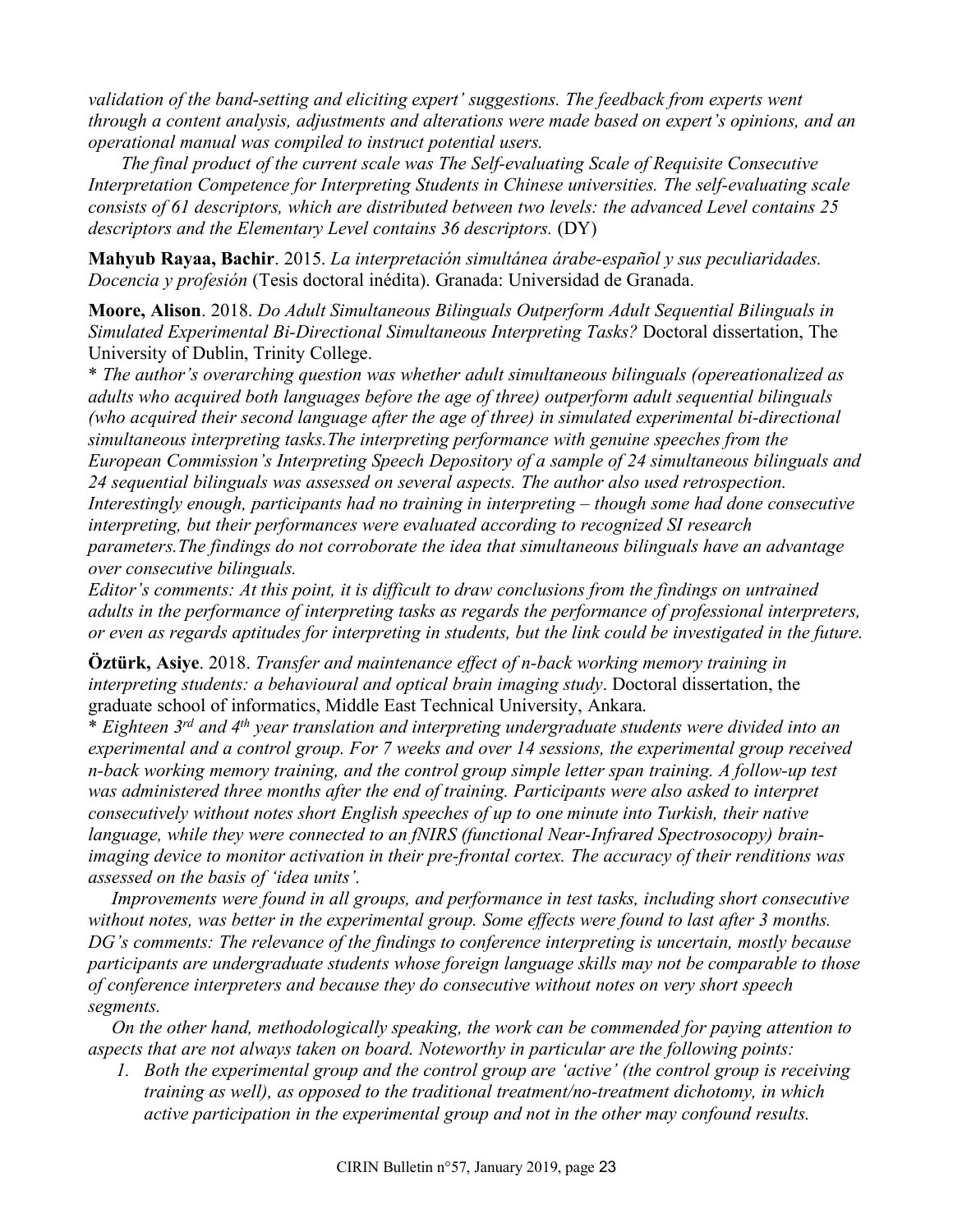*2. The author controlled motivation using two questionnaires, in an attempt to control another often-neglected confounding variable*

 *In addition, the author used fNIRS, a non-invasive brain imaging method which could be of interest in measuring cognitive load in interpreting, along with pupilometry, by measuring oxygenation activity in the brain.*

**Shang, Xiaoqi**. 2018. 口译学能测试预测效度研究:以目的语复述为例 (*Predictive Validity of Retelling across Languages in Aptitude for Interpreting*). Unpubished doctoral dissertation, Shanghai International Studies University.

\* *As a form of aptitude testing widely adopted by the major international interpreter training institutions, retelling across languages has long been considered a valid means of assessing candidates' linguistic, cognitive and communicative abilities. However, most of the existing research on this topic is only derived by consensus among professionally experienced researchers. There is still a paucity of grounded research on the constructs and the validity of aptitude testing for interpreting, retelling across languages in particular. Drawing on relevant theories and knowledge in the field of cognitive psychology as well as incorporating an expert interview, the study first investigates the construct of retelling across languages and puts forward a corresponding scoring rubric. Through a longitudinal experimental study across four interpreter training schools in China, it then attempts to explore the predictive validity of the retelling test as a whole as well as to what extent each of the four major parameters (fidelity, language, coherence and delivery) can predict the candidates' end-ofsemester interpreting performances. The results of regression analysis indicate that retelling as a whole is a highly predictive test, with language proficiency a more powerful predictor (β=.44) than fidelity (β=.30) in Chinese to English retelling and fidelity a more powerful predictor (β=.43)than language (β=.30) in English to Chinese retelling.* 

## **BOOKS**

**Gile, Daniel**. 2018. *Oinarrizko konzeptuak eta ereduak interpreteen eta itzultzaileen trebakuntzarako*  (*Basic Concept and Models for Interpreter and Translator Training* – Basque translation of revised edition, 2009 by **Maria Arruti**). Bilbao: Unversidad del País Vaso / Euskal Herriko Unibertsitatea.

## **... AND BEYOND CONFERENCE INTERPRETING**

### **SIGNED LANGUAGE INTERPRETING**

#### **Articles**

**LI, Heng** (Jiangshu Normal University) **& CAO Yu** (Zhongnan University of Economics and Law). 2018. Working memory capacity of Chinese sign language interpreters across proficiency levels (in Chinese). *Journal of PLA University of Foreign Languages.* 41:3. 131-138. (DY)

**Macnamara, B. N., & Conway, A. R. A.** (2015). Working memory capacity as a predictor of simultaneous language interpreting performance. *Journal of Applied Research in Memory and Cognition*, 1–9. http://doi.org/10.1016/j.jarmac.2015.12.001

*\* ASL-English interpreter trainees were administered measures of working memory capacity, several other cognitive abilities, and simultaneous interpreting performance over two years. We examined amount of training, initial cognitive abilities, change in cognitive abilities, and initial simultaneous*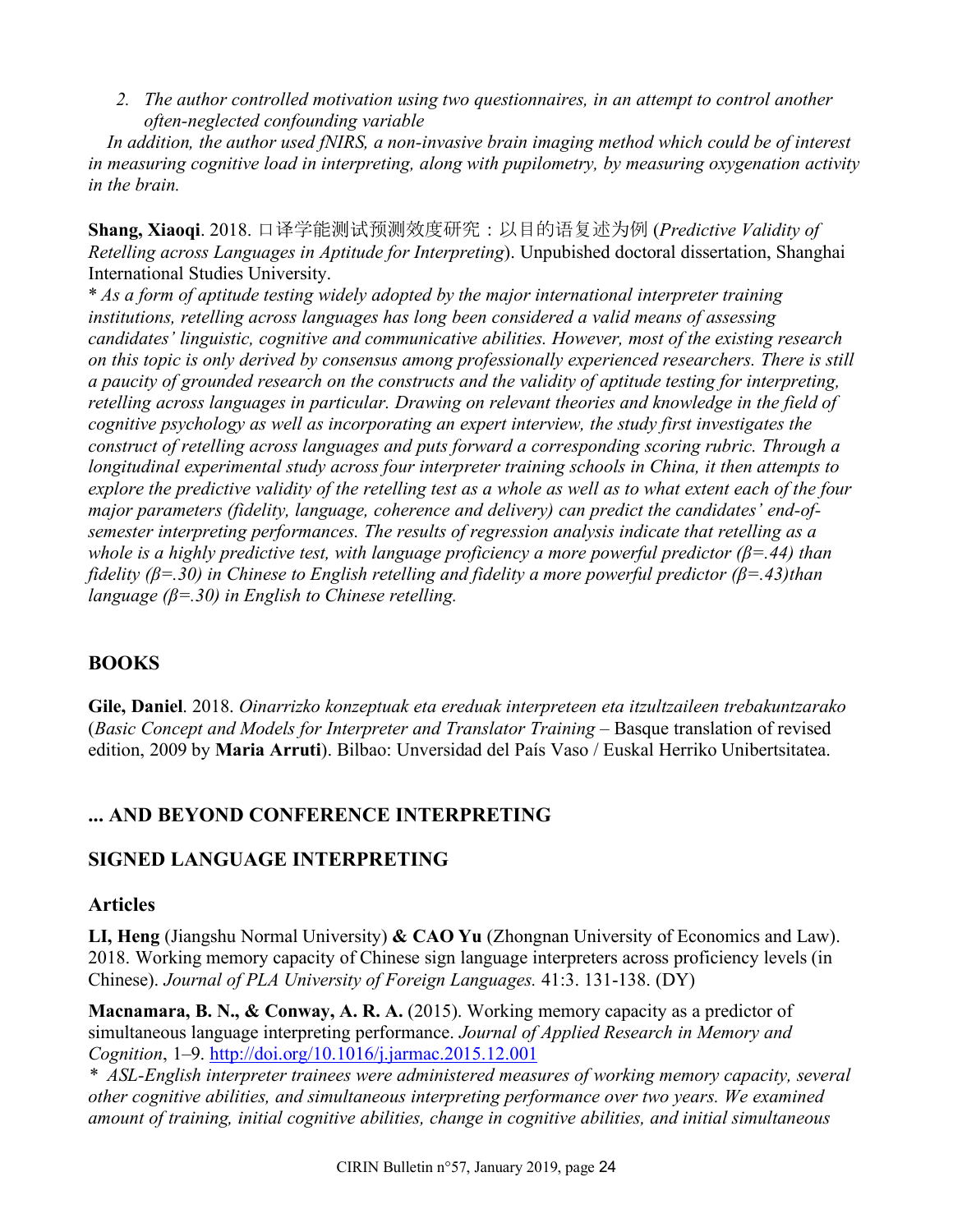*interpreting performance as predictors of final simultaneous interpreting performance. We found that the amount of training, working memory capacity, and initial simultaneous interpreting performance positively predicted final simultaneous interpreting performance. Several other cognitive ability measures also predicted simultaneous interpreting performance, but working memory capacity yielded the strongest and most consistent results among the included measures. Initial simultaneous interpreting performance and working memory capacity accounted for 73% of the variance in final simultaneous interpreting performance. This finding suggests that interpreter programs could measure these two factors at admission to estimate students' likely success in the program.*

**Moody, Bill**. (Freelance Interpreter, New York). 2011. What is a faithful interpretation? *Journal of Interpretation* (RID) 21:1. 37-51. http://digitalcommons.unf.edu/joi/vol21/iss1/4 (adapted from Moody, Bill (2007), Literal vs. Liberal, *The Sign Language Translation and Interpreter* 1:2 \* *This paper was written more than 10 years ago by a practitioner who obviously reads the literature on research into interpreting. His purpose, according to his abstract, was to raise the awareness of practitioners with respect to the value of research. One of the advantages of papers written for practitioners such as this one is that they are often formulated in simple, clear terms, with little 'academic noise' in the form of complex concepts and theoretical constructs. This makes them more attractive not only to practitioners, but also to researchers from neighboring disciplines or branches of the same discipline and gives them an opportunity to learn with more comfort. This paper by Bill Moody should be of interest to conference interpreters who are in the process of widening their thinking horizons with respect to the nature of quality by explaining the case of signed language interpreters and their history from 'helpers' to 'professionals'. Moody notes in particular that to natural interpreters (he does not use this term), being 'faithful' meant being faithful to the goals and values of the community, being helpful to people who were trying to communicate. Food for thought, when so many teachers and practitioners of translation and interpreting still think of fidelity as due to the text/speech. Moody's interesting review of research done by researchers into community interpreting settings, both spoken and signed, shows how thanks to such research, it became clear that*  in dialogue interpreting, interpreters actually play an active role in modulating the dialogue. This is *less conspicuous in conference interpreting. Another interesting point he makes is that skilled signed language interpreters may constantly switch from literal interpretation ('transcoding') to free interpretation. As also pointed out more recently by Pointurier-Pournin of ESIT in an MA thesis completed in 2009, the 'transcoding' option has its uses, in particular when Deaf students need to become familiar with the terminology and phraseology of a (spoken) natural language in specialized fields, but is not necessarily welcome by all in the Deaf community.*

 *Moody makes another interesting point: he says that various ways of measuring fidelity as a function of lexical, propositional correspondence etc., including counts or errors and omissions, do not take on board the overall success of the exchange in the mind of the participants. And that to many Deaf users of interpreting, what matters more than informational fidelity seems to be the interpreter's attitude. When the focus is on interpreting cognition and full rendering of information is a strong norm (with a distinction between primary and secondary information, as explained in the book Basic Concepts and Models for Interpreter and Translator Training), it is natural and reasonable to prioritize the measurement of such informational fidelity as an indicator of expertise and a tool for the analysis of tactics and strategies. But when looking at the overall role of interpreting in interpretermediated encounters, Moody's point deserves consideration, even in conference interpreting settings.*  (DG)

**Petitta, Giulia; Dively, Valerie; Halley, Mark; Hommes, Marc; Nicodemus, Brenda**. (Gallaudet University, Washington D.C.). 2018. "My Name is A-on-the-cheek": Managing Names and Name Signs in American Sign Language-English Team Interpretation. *Names. A journal of Onomastics*. 2018. 1-14. https://doi.org/10.1080/00277738.2018.1490521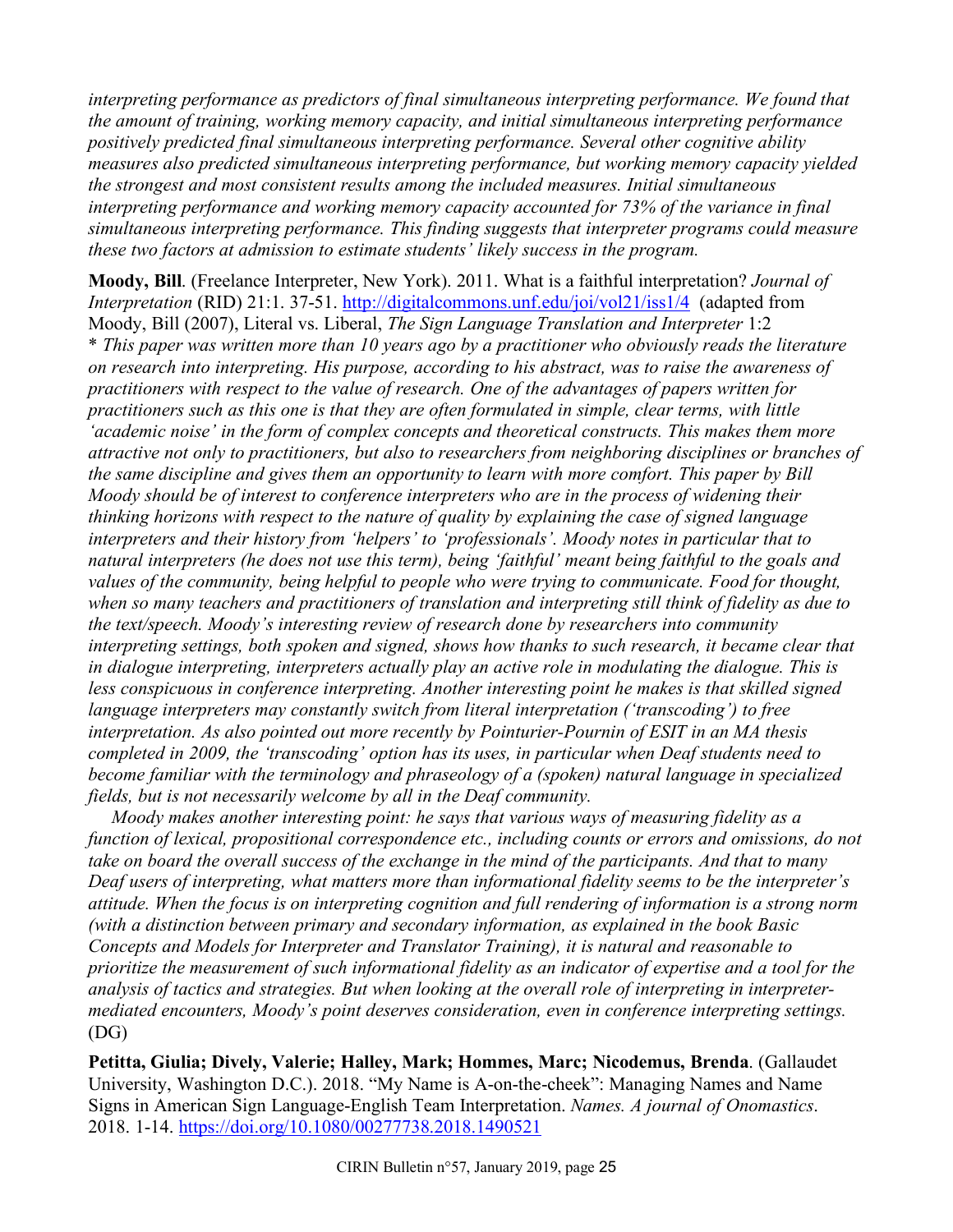\* *In a mock scenario with three successive deaf-hearing teams of two interpreters working from English into ASL and vice-versa, the authors investigated how the interpreters managed names. Interpreters used the following tactics: fingerspelling, initialization, literal translation, tradition-based names, description, or a combination of these tactics. 5 names were to be used, namely Ardavan (name of the deaf student), Tony (name of the hearing trainer), Iran, Ahmadinejad, Tehran. After each simulation exercises, interviews were conducted in ASL with the relevant interpreter team. Tactics turned out to be the same as those identified by some of the authors in a previous study with hearing interpreters who were not part of a team, namely fingerspelling, pointing, name signs, names, description ("the capital of Iran"), multiple tactics. The latter option was the most frequent.*

## **OTHER INTERPRETING RELATED PUBLICATIONS**

**Apfelthaler, Matthias**. (University of Graz, PETRA research group). 2018. A comprehensive bibliography of translation and interpreting directionality. Online bibliography, open access, https://doi.org/10.6084/m9.figshare.4960595

\* *An alphabetical online bibliography of publications in European languages, mostly English, German, Spanish and French, directly or indirectly – sometimes very indirectly – linked to directionality, including note-taking preferences, bilingualism, translation into acquired languages, ELF, language enhancement. Particularly convenient, as an online open-access tool, for those seeking references around cognitive issues in bilingualism. The author/editor of this bibliography intends to update it yearly. A welcome initiative.*

### **Contribution to the history of interpreting from Germersheim** (and Salamanca)

**Behrmann, Fenja.** 2018. *Dolmetscher in der Pfalz während der französischen Besatzungszeit (Interpreters in the Palatinate during the French occupation).* Unpublished MA Thesis, Fachbereich Translations-, Sprach- und Kulturwissenschaft (FTSK) Germersheim, Johannes Gutenberg-Universität Mainz.

Abstract: *For a long time the history of the French occupation zone was sparsely dealt with in academic literature, but now there are several works on the subject. One group of people that is often ignored though, are the interpreters and translators who worked for the German and French authorities during the occupation. In this paper, the key focus is on language mediators of the Oberregierungspräsidium in Neustadt an der Haardt. A short background is provided with a review of the historical circumstances that were decisive for the work of interpreters and translators within this authority. The great success of French politics within Germany was cultural and educational policy, which led to the establishment of several important universities during the occupation period. These universities were of great relevance to the educational objectives of the occupying power, and the circumstances of the interpreters. The thesis also discusses the main interpreting office of the Oberregierungspräsidium and the recruitment of language mediators. A detailed examination of the individual language mediators is therefore required. Through exploration of this topic it becomes clear that, despite adverse conditions, they made a considerable contribution to the prerequisite for peaceful coexistence, in the form of communication between the occupied and the occupant*. (DA)

**Derksen, Nina.** 2018. *Die Dolmetscher des Korps Tolken – Niederländische Dolmetscher im Zweiten Weltkrieg und in der Nachkriegszeit. (The Interpreters of the Korps Tolken – Dutch Interpreters during World War II and the Post-War Years).* Unpublished MA Thesis, Fachbereich Translations-, Sprachund Kulturwissenschaft (FTSK) Germersheim, Johannes Gutenberg-Universität Mainz. Abstract: *This M.A. thesis deals with the work and life of the interpreters of the Korps Tolken (Interpreter Corps) in the Netherlands from 1944 to 1948. It sheds light on the interpreters'*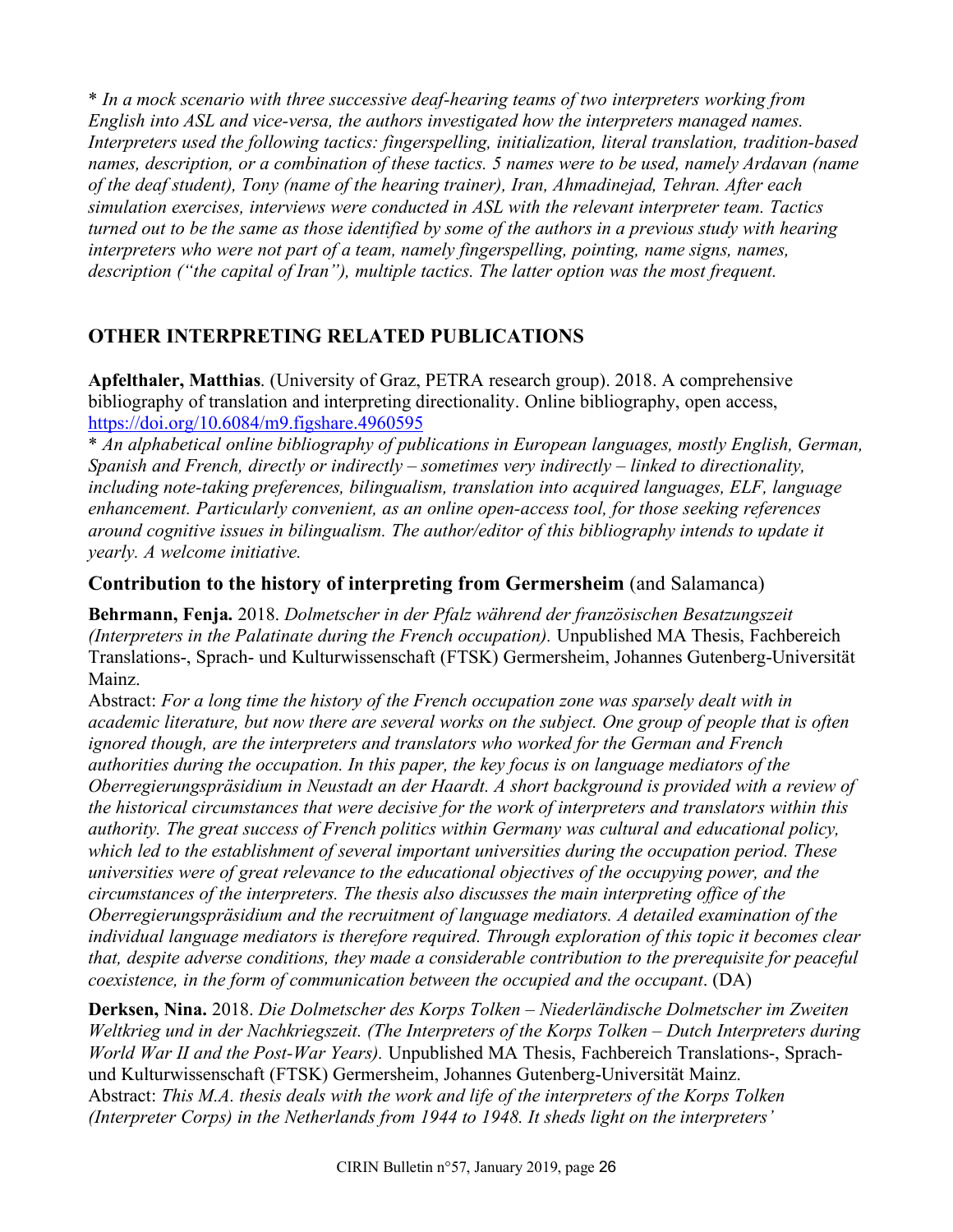*backgrounds, their education, qualifications and language skills as well as their daily tasks as interpreters and soldiers. It describes the role of the Korps Tolken within the Royal Netherlands Army and reveals which requirements candidates had to meet in order to work as interpreters for the Korps. The thesis also analyzes the interpreters' political stance, their behavior as well as their neutrality*. (DA)

**Payàs, G. & Travieso, C.** (eds). 2018. *Intérpretes y mediadores en la comunicación intercultural. Itinerarios en el espacio y en el tiempo*, Granada: Comares.

\* *This collective volume takes up language mediation in multilingual societies from historical, social cultural and economic angles. It looks at various parts of the world, including Latin America and Western Europe. All the contributors except one are from the Alfaqueque group of the University of Salamanca. (JB)*

**Schlesiger, Annika.** 2008. *Berufsschutz für Übersetzer und Dolmetscher in Deutschland. Vergangenheit – Gegenwart – und Zukunft?* Berlin: Frank & Timme.

Abstract: *In Germany, the occupational titles "translator" and "interpreter" are not legally protected – a major handicap for the industry. The book analyses why this is still the case. By way of introduction, an overview is presented of the legal framework for freelance professions at national and EU level. After a comprehensive description of the efforts that have been undertaken during the last 60 years to protect these professions, both nationally by German professional associations as well as internationally by global stakeholders, a comparison is made with the status quo in Australia, Denmark and Canada with an eye to possible role models. In the last part of the book, different options for better protection of these professions are assessed, such as statutory protection, ISO and DIN standards and certifications by professional associations, among others*. (DA)

**Skalweit, Lena. 2018**. *Dolmetscher und ihre Ausbildung im Zeitalter der europäischen Expansion. Osmanisches Reich und Afrika. (*Interpreters and interpreter education during the first wave of European colonization. Ottoman Empire and Africa). Berlin: Frank & Timme. Abstract: *As diplomatic and economic relations between Europe and the Ottoman Empire intensified towards the end of the 17th century, the need for professional and trustworthy interpreters increased dramatically. Especially the West European states wanted to have their own interpreters during the ensuing colonisation of the African continent. This book analyses and chronicles the education of interpreters at the French Ecole des jeunes de langues, the Austrian k.k. Akademie der Orientalischen Sprachen and the German Seminar für Orientalische Sprachen. The focus of the book further includes the education of French and German interpreters on the African continent in the 19th and the beginning of the 20th century. By also scrutinizing working conditions of the interpreters in the Ottoman Empire and the French and German colonies in Africa, this book gives a comprehensive overview of education and working conditions of interpreters in various settings of the times*. (DA)

### **Recent additions to the Basic knowledge series produced under the leadership of Dörte Andres in Germersheim:**

Basic knowledge is compiled in concise chapters together with well-structured vocabulary lists.

**Baumgart, Thomas & Gerlach, Mona.** 2018. *Basiswissen für Dolmetscher und Übersetzer – Deutschland und Spanien (Basic knowledge for interpreters and translators – Germany and Spain).* Berlin: Frank & Timme.

Abstract: *Basic knowledge for interpreters and translators – Germany and Spain* offers a comprehensive overview of politics and regional studies as well as of the more recent history of Germany and Spain.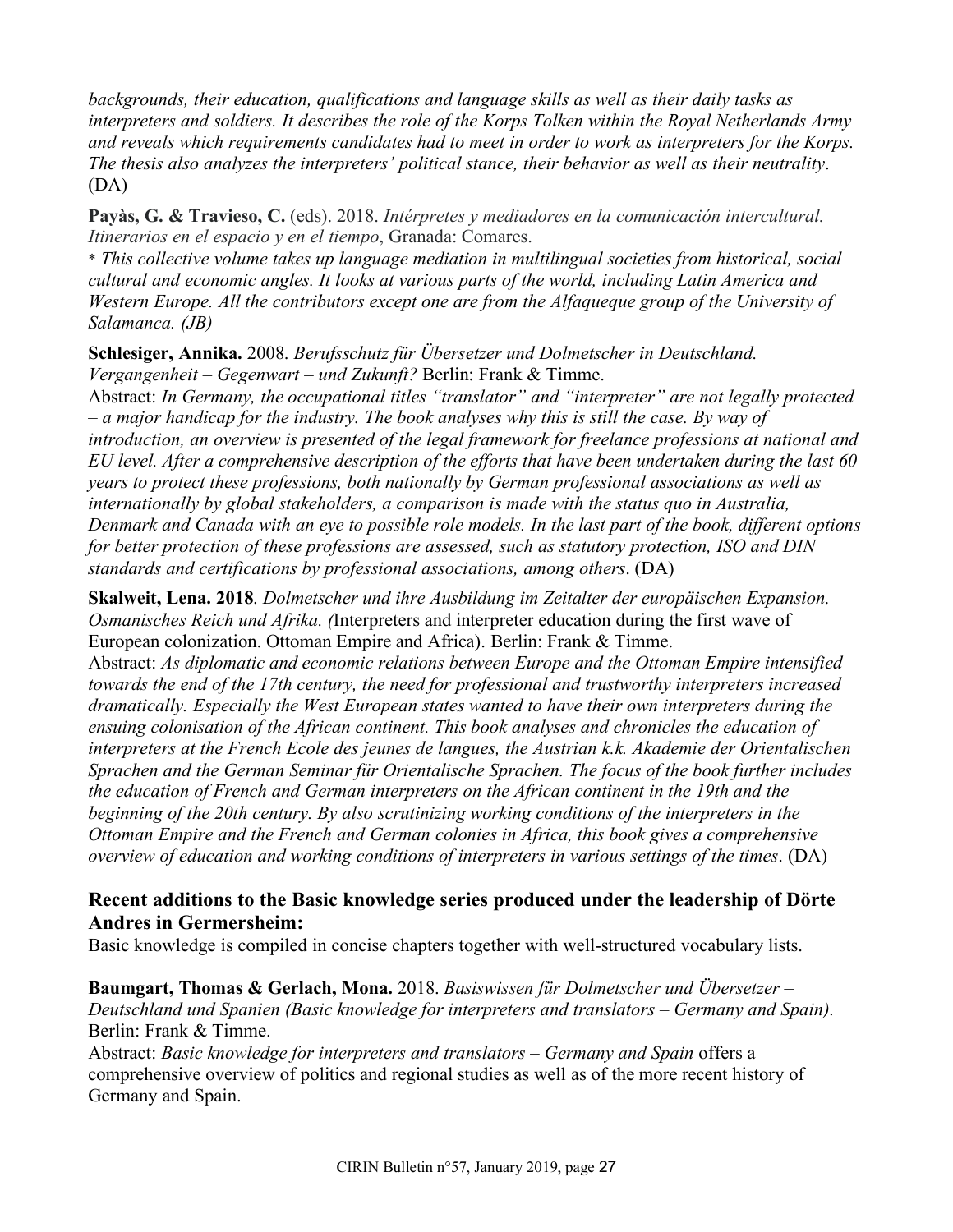**Blai, Samantha.** 2018. *Basiswissen für Dolmetscher und Übersetzer – Deutschland und Polen (Basic knowledge for interpreters and translators – Germany and Poland*). Berlin: Frank & Timme. Abstract: *Basic knowledge for interpreters and translators - Germany and Poland* offers a comprehensive overview of politics and regional studies as well as of the more recent history of Germany and Poland.

**Fedorovskaja, Viktoria & Yudina, Tatiana**. 2019. *Basiswissen für Dolmetscher und Übersetzer – Deutschland und Russland (Basic knowledge for interpreters and translators – Germany and Russia).* Berlin: Frank & Timme.

Abstract: *Basic knowledge for interpreters and translators - Germany and Russia* offers a comprehensive overview of politics and regional studies as well as of the more recent history of Germany and Russia.

**Knapp, Jette. 2018.** *Basiswissen für Dolmetscher und Übersetzer – Deutschland und USA (Basic knowledge for interpreters and translators – Germany and the USA).* Berlin: Frank & Timme. Abstract: *Basic knowledge for interpreters and translators - Germany and the USA* offers a comprehensive overview of politics and regional studies as well as of the more recent history of Germany and the USA.

**LIU, Ke**. 2019. *Basiswissen für Dolmetscher und Übersetzer – Deutschland und China (Basic knowledge for interpreters and translators – Germany and China).* Berlin: Frank & Timme. Abstract: *Basic knowledge for interpreters and translators - Germany and China* offers a comprehensive overview of politics and regional studies as well as of the more recent history of Germany and China.

**Riemke, Saskia, Isabelle & Pepe, Eleonora.** 2018. *Basiswissen für Dolmetscher und Übersetzer – Deutschland und Italien (Basic knowledge for interpreters and translators – Germany and Italy).* Berlin: Frank & Timme.

Abstract: *Basic knowledge for interpreters and translators - Germany and Italy* offers a comprehensive overview of politics and regional studies as well as of the more recent history of Germany and Italy.

**Schroers, Miriam, Heike**. 2018. *Basiswissen für Dolmetscher und Übersetzer – Deutschland und Frankreich (Basic knowledge for interpreters and translators – Germany and France).* Berlin: Frank & Timme.

Abstract: *Basic knowledge for interpreters and translators - Germany and France* offers a comprehensive overview of politics and regional studies as well as of the more recent history of Germany and France.

**\* \* \***